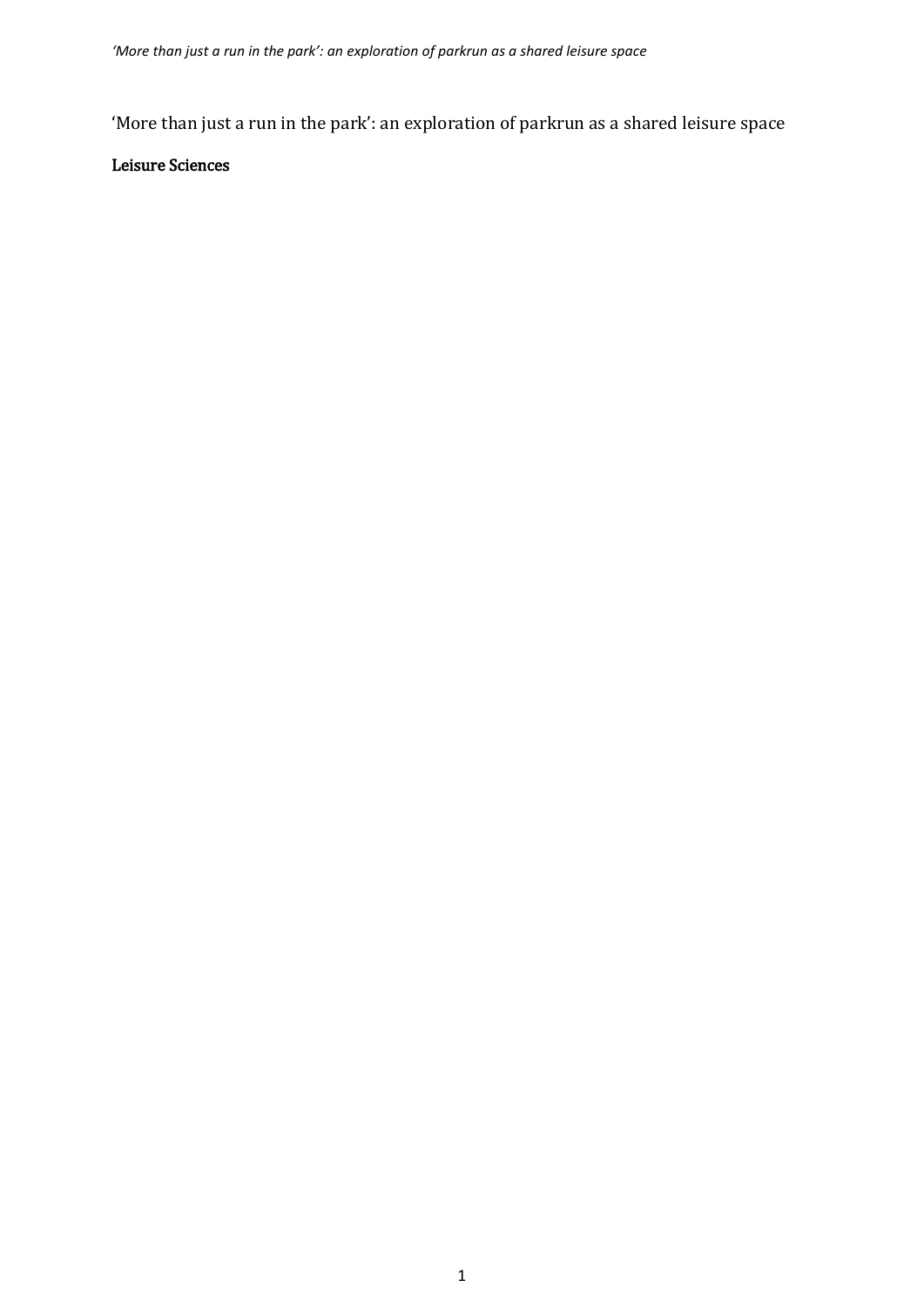#### Abstract

Over the last thirteen years parkrun has grown from a small time trial in Bushy Park, London, to become a global social movement. During this time much has been claimed about the potential health-related benefits that are accrued from participating, but comparatively little attention has been given to the social reasons for attending. The aim of this study was to better understand the meanings of participation for both runners and volunteers using an intrinsic case study that focused on a specific event, Colwick parkrun in Nottingham, England. Building on literature that positions leisure sites as third places, the paper seeks to enhance our understanding of parkrun as a community-based initiative. Data collection included observation, participant observation, semi-structured interviews  $(N=19)$ , and a survey (N=235). Several themes emerged, suggesting that participation in parkrun provides an inclusive leisure space for casual sociability, as well as facilitating a shared experience of exercising with others.

Keywords: running, physical activity, community, third place.

# Introduction

It has been reported that one in four women and one in five men in England are classed as physically inactive, taking part in fewer than thirty minutes of moderate physical activity per week (Public Health England, 2016). Such behaviours are troubling. The association between physical inactivity and both morbidity and mortality is well established (Knight, 2012). Additionally, there is an economic burden, with an estimated direct cost of physical inactivity to the NHS across the United Kingdom totalling £1.06 billion per annum (Department of Health, 2011). One encouraging sign, however, to counter this inactivity has been the significant growth in 'athletics' participation – a catch-all term for a diverse range of pursuits including track and field, cross country running, and ultra-marathon running. Over the past decade participation has increased by 72 per cent, with an estimated 2.4 million people running on a weekly basis (England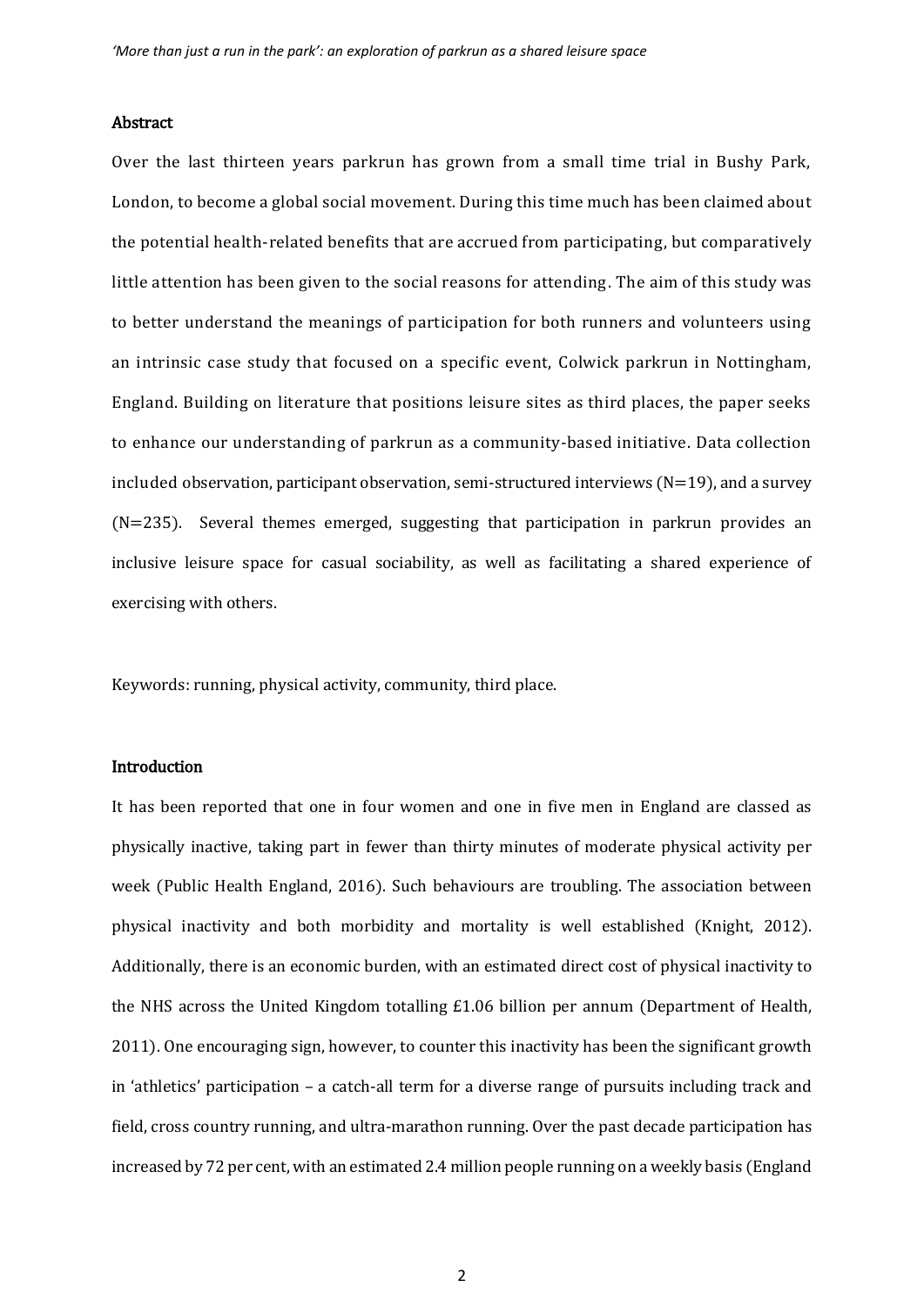Athletics, 2017). There are two aspects that are particularly striking about the growth in running's popularity. The first, is the unstructured and informal nature of the activity, with the majority of participants not being affiliated to a running club (England Athletics, 2013). This is evidenced by the development of initiatives such as informal running networks, and emergent types of running groups (Spiers, Harris, Charlton, & Smale, 2015). As Jennie Price, Chief Executive of Sport England, remarked "running has continued to be a powerful driving force, with welcoming, low-cost and easy-to-access options like parkrun making a big impact in the last decade" (Sport England, 2016). Parkrun represents a new kind of hybrid organisation that is different from traditional sports organisations in a number of ways: it is a not-for-profit that relies on sponsorship and corporate branding, with only a small number of paid staff, there are no membership fees, whilst growth is driven by volunteers across the country who manage weekly events. The expansion of parkrun over the last decade can, arguably, be situated against a rising interest in registered running events (Shipway & Holloway, 2010) as well as a wider change in such events, moving away from serious competition and towards sociality, camaraderie, and experience – for example, the proliferation of themed races (e.g. Colour Run) and obstacle events (e.g. Tough Mudder), as well as identifiable increase in charitable fundraising through massparticipation events (King, 2003; Nettleton & Hardey, 2006).

The second, is despite the 'boom' in recreational running, limited data exist on the behaviours and motivations of the people involved (England Athletics, 2013). Of relevance to this study, Bell & Stephenson (2014) contend that we know relatively little about the motivations of participants in 5km events, whilst Murphy & Bauman (2007) argue that the impact of mass participation events on subsequent physical activity among participants is under-explored. Existing literature has tended to concentrate on groups of highly committed runners (Hitchings & Latham, 2016) or what Bale (2004) labels as 'serious' or competitive running. As a result, key questions, particularly with regards to the experiences of comparatively casual runners, remain largely under the radar.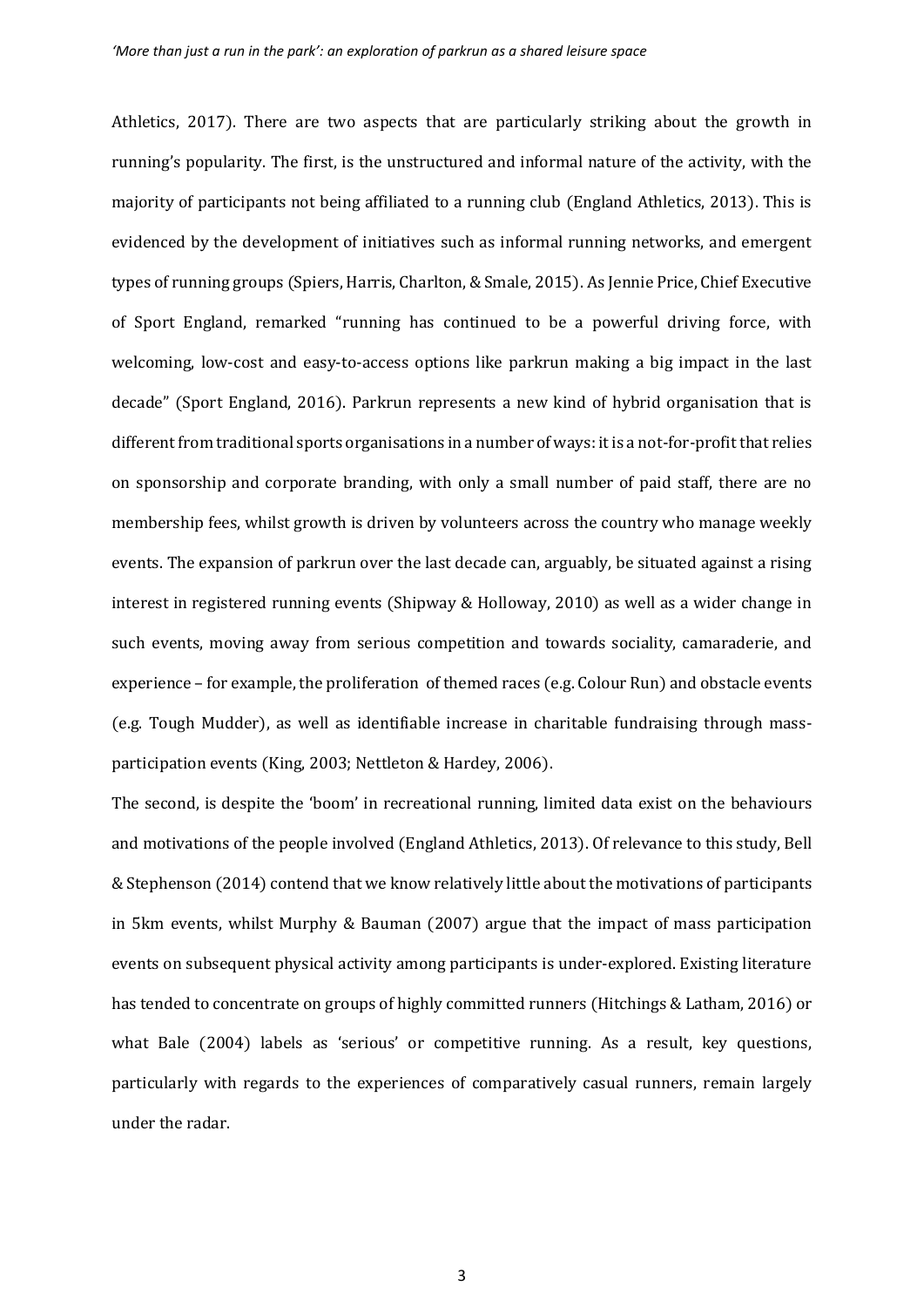Against this backdrop, this paper aims to explore whether and how we can understand recreational running through an examination of one particular form of volunteer-led community running, namely through the use of an intrinsic case study that focuses on one parkrun site - Colwick County Park (Nottingham). Using a mixed method approach, our study aims to access and make sense of the meanings of participation for both runners and volunteers. A secondary aspiration is to examine the perceived benefits of participating in parkrun for the runner/volunteer. Previous research has demonstrated that parkrun is well positioned to attract non-traditional participants, with a high proportion of women, first time runners, overweight people, and older adults (Stevinson & Hickson, 2013; Stevinson, Wiltshire, & Hickson, 2015). Thus, we will also question to what extent parkrun is successful in breaking down barriers to participation and providing an inclusive and welcoming environment, open to all, no matter what their background or ability. As such in reviewing the qualitative experiences of parkrunners this paper seeks to tease out public health lessons, and to consider the key design characteristics of parkrun as a mass community event when thinking about possible applications for physical exercise promotion.

This article is organised into four parts. First, we introduce parkrun, before reviewing the existing literature on recreational running and its application to thinking about the role of parkrun in engaging local communities to become physically active. Next, the site and strategy of inquiry guiding this study is provided emphasising the opportunities and challenges presented by the mixed methods approach to data collection and analysis. Third, we report the findings, identifying a number of salient themes which emerged that provide insights to Colwick parkrunners' experiences and the meanings they attributed to participation. In the penultimate section, Oldenburg's (1999) concept of the 'third place' is assessed in light of the findings, exploring to what extent parkrun helps to foster social interaction and encourage citizen involvement. The concluding discussion considers the theoretical and practical implications of this research, thinking about the lessons learned from parkrun, and the complex challenge of creating a 'parkrun family' in which the aims of health promotion, sport and social connection co-exist.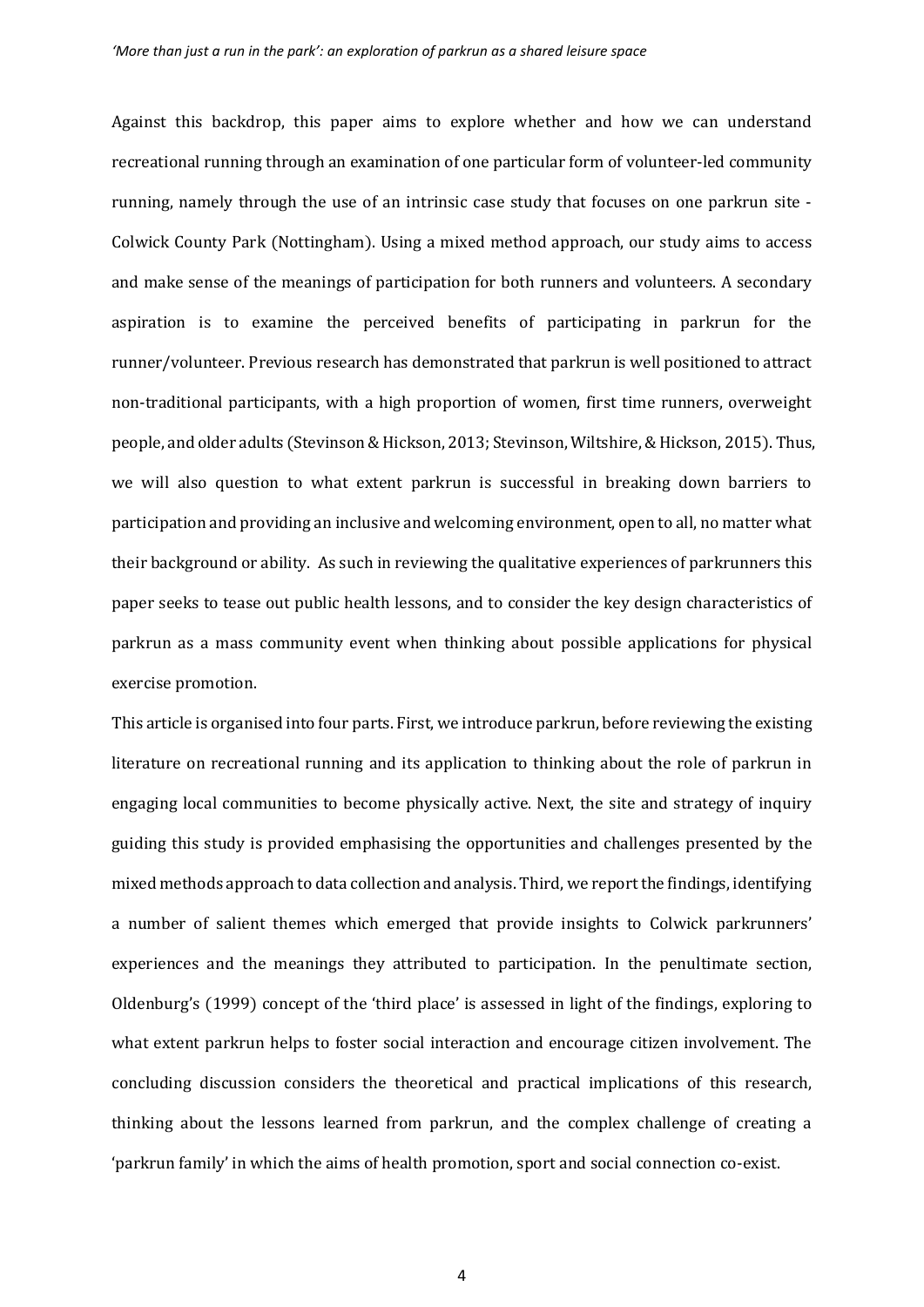#### 'More than just a run in the park'

Parkrun has been variously described as a 'rapidly growing mass community event' (Stevinson & Hickson, 2013:269), an 'organised running revolution' (Brilliant, 2013), a 'sustainable community lifestyle initiative' (Watson, 2013:277) and a 'social movement' (McAnena, 2017). As noted previously, parkrun as a not-for-profit that relies on a small number of paid staff and an army of local event volunteers is distinctive from traditional sports organisations. Parkrun offers a weekly series of free, timed 5km runs (and 2km junior parkrun events for 4-14 year olds), organised by volunteer teams and held in public spaces, including municipal parks and green environments. The integrated volunteer system enables participants to contribute to the sustainability of their local event, as well as helping to generate a sense of belonging (Stevinson, Wiltshire, & Hickson, 2015). At the heart of the parkrun ethos is a desire to create opportunities for participation. As Fullagar (2016) notes "the inclusive format enables people to walk, wheel or run together. Even pets are welcome". The origins of parkrun can be traced back to October 2004. The founder, Paul Sinton-Hewitt, had sustained a long-term injury and was searching for a way to keep engaged with the running community. His idea was a weekly 5km time trial for members of his running club, Ranelagh Harriers, as well as other local clubs. The inaugural event involved 13 runners in Bushy Park in west London who navigated their way around an unmarked route (Bourne, 2014). From these humble beginnings, parkrun has evolved into a global phenomenon with 577 parkrun and junior parkrun events in the UK, and 460 events across the rest of the world. By the end of 2016 there were 1,228,337 unique parkrunners, whilst in May of that year it was reported that for the first time that more than 100,000 people had completed a parkrun across a single weekend (Parkrun, 2017).

The growing popularity of parkrun can, in part, be attributed to its simplicity and accessibility. The only requirement is a one-off online registration and printed barcode, which enables participants to monitor and review their attendance and progress over time. Moreover, there is a determination to minimise participation barriers. There is no upper age limit, whilst at the other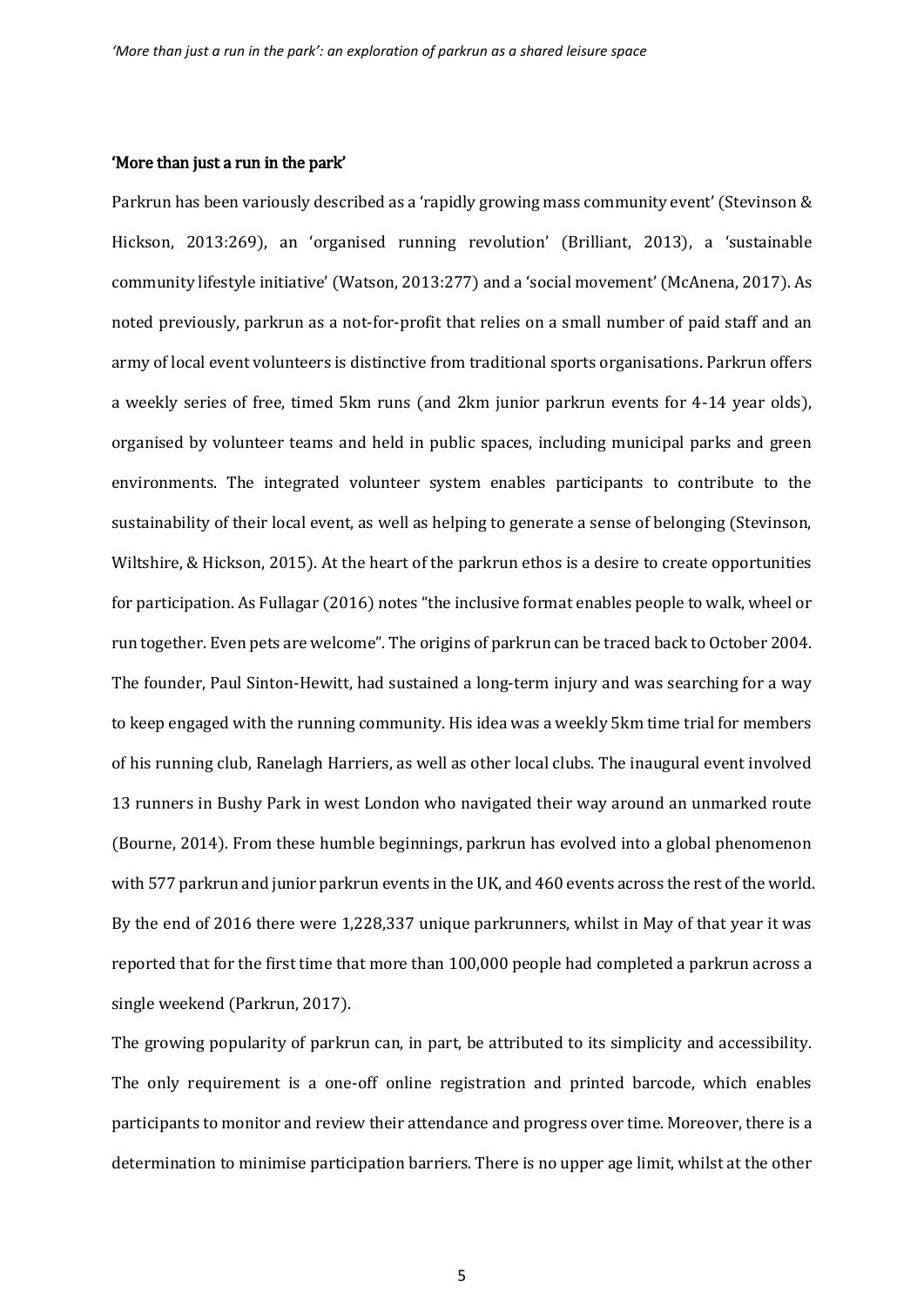end, children as young as four are allowed to participate. No special clothing or equipment is required, and there are no direct costs. Framing parkrun as "a run and not a race" invites the participation of groups who don't identify with the traditional stereotypical views of running. As Watson (2013:277) observes "there are no expectations that participants are fast or slow, just a preference they complete the distance in a time comfortable for them". The commitment to making parkrun inclusive, is borne out by previous research by Stevinson & Hickson (2013) who report its appeal to groups with traditionally low levels of physical activity. These findings are echoed in parkrun's first annual review in 2016, where it was reported that 38,038 previously inactive individuals are now running, there were 178,812 female first-timers, and that 14 per cent of parkruns were by those aged 55 and over (Parkrun, 2017). In addition, a qualitative study by Stevinson, Wiltshire, & Hickson (2015) identified two overarching themes from parkrunners' individual accounts, namely freedom and reciprocity, to help explore the factors which encouraged initial and sustained attendance at parkrun. These include the accessible, inclusive ethos, the provision of achievement opportunities, and a supportive social environment, along with natural outdoor settings, and integrated volunteer system. Interestingly, whilst the aforementioned studies place an emphasis on inclusion, such claims need to be tempered by the observation that the numbers of ethnic minorities and people from lower socio-economic groups are disproportionately low (Stevinson & Hickson, 2013).

# Review of the existing literature on recreational running

As the popularity of mass-participation running has exploded in parks and on pavements, a fascination with exploring the activity has steadily grown amongst academics. Nevertheless, it has been asserted that whilst there is a relatively rich literature that has focused on distance or endurance runners "the rationale for recreational running is largely ignored" (Spiers, Harris, Charlton, & Smale, 2015:89). Furthermore, we still know relatively little about the actual nature of the running community (England Athletics, 2013) whilst despite the impressive growth of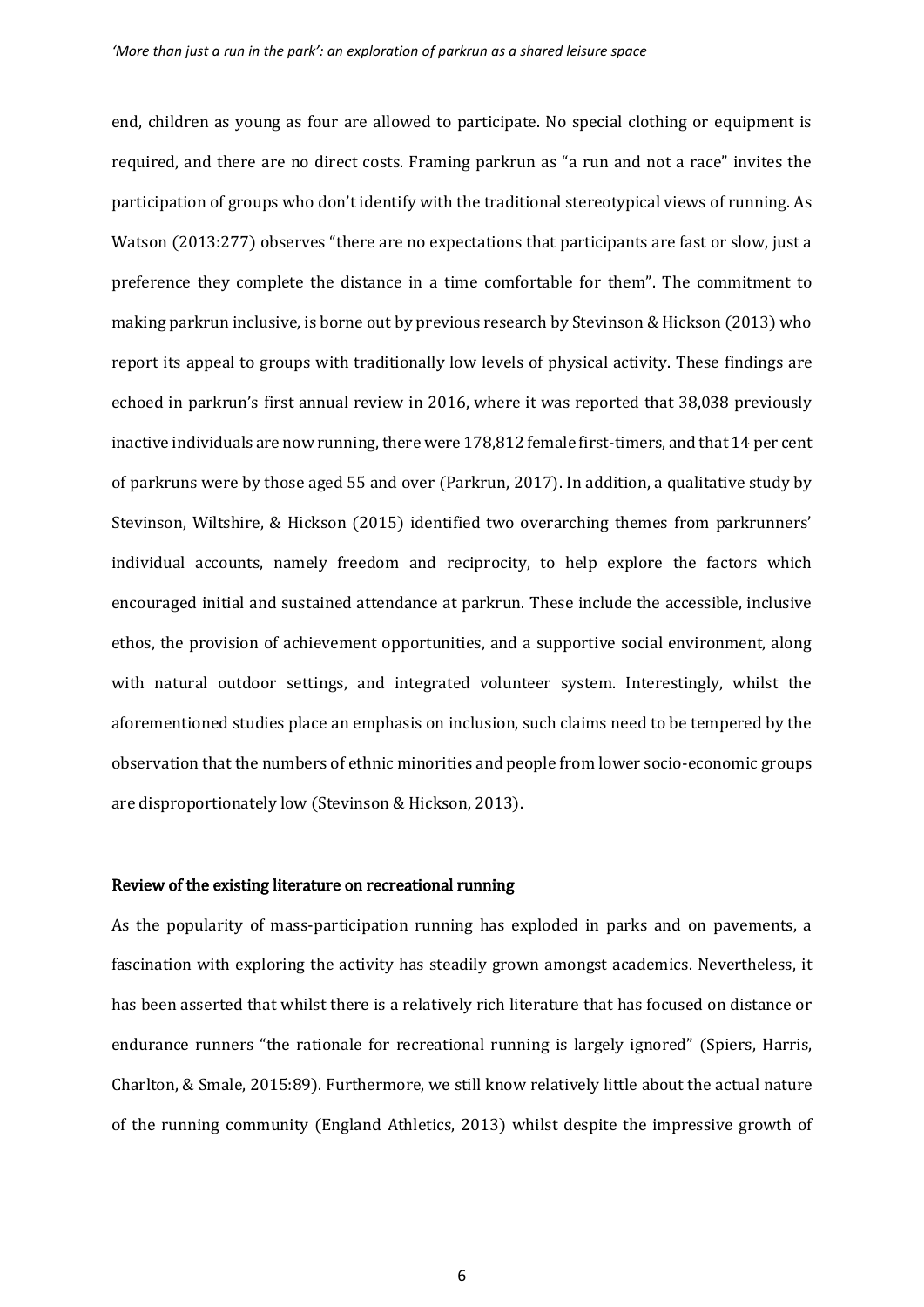parkrun, to date the community-based running initiative has attracted only limited academic attention.

In order to better understand this phenomenon, a logical starting point is to review what existing studies tell us about those who run, and the meanings they attach to running. There is a widely held belief that running provides an accessible form of physical exercise that is 'convenience rich' (Spiers, Harris, Charlton, & Smale, 2015:90) which requires little in terms of specialist equipment, expertise and experience. Running is often characterised as an open and democratic form activity, which attracts a relatively high proportion of females. Since 2012 73 per cent of running participation has involved women (England Athletics, 2017) whilst running also appears popular among slightly older age groups (Breedveld, Scheerder, & Borgers, 2015). Such an interpretation however, fails to fully acknowledge possible divisions and barriers to participation. It has been argued, for example, that the running community favours an idealised body type (Abbas, 2004) whilst clothing and accessories are designed more for those kinds of bodies than larger, heavier ones (Chase, 2008) with Robinson, Patterson, & Axelson (2014) noting that on occasions overweight runners attracted negative comments. Gimlin (2010) and Smith (1997, 2001) explore the phenomenon of runner harassment, highlighting the types of abuse and annoyances that runners experience when exercising in public places.

When it comes to seeking some conceptual clarity over the term 'runner' Smith's (1998) study into non-elite road running in South Wales is instructive. He identified three distinct participant groups: athletes, runners and joggers. Under this analytic categorisation, athletes are elite runners who are potential race-winners; runners "run and train, week in and week out, at levels far in excess of that required for basic physical fitness, yet stand no realistic chance of winning, or doing well in *any* race" (Smith, 1998:176); whereas joggers or fun runners train infrequently, race episodically (if at all), and only partake in fair weather. Crucially they appear, to the majority of runners, to treat the activity as a form of body maintenance and self-improvement, with an emphasis on extrinsic motivations such as to lose weight, to keep fit, and so on. In this, the group dynamics reflect a status hierarchy, with Smith (1998) noting tensions between runners and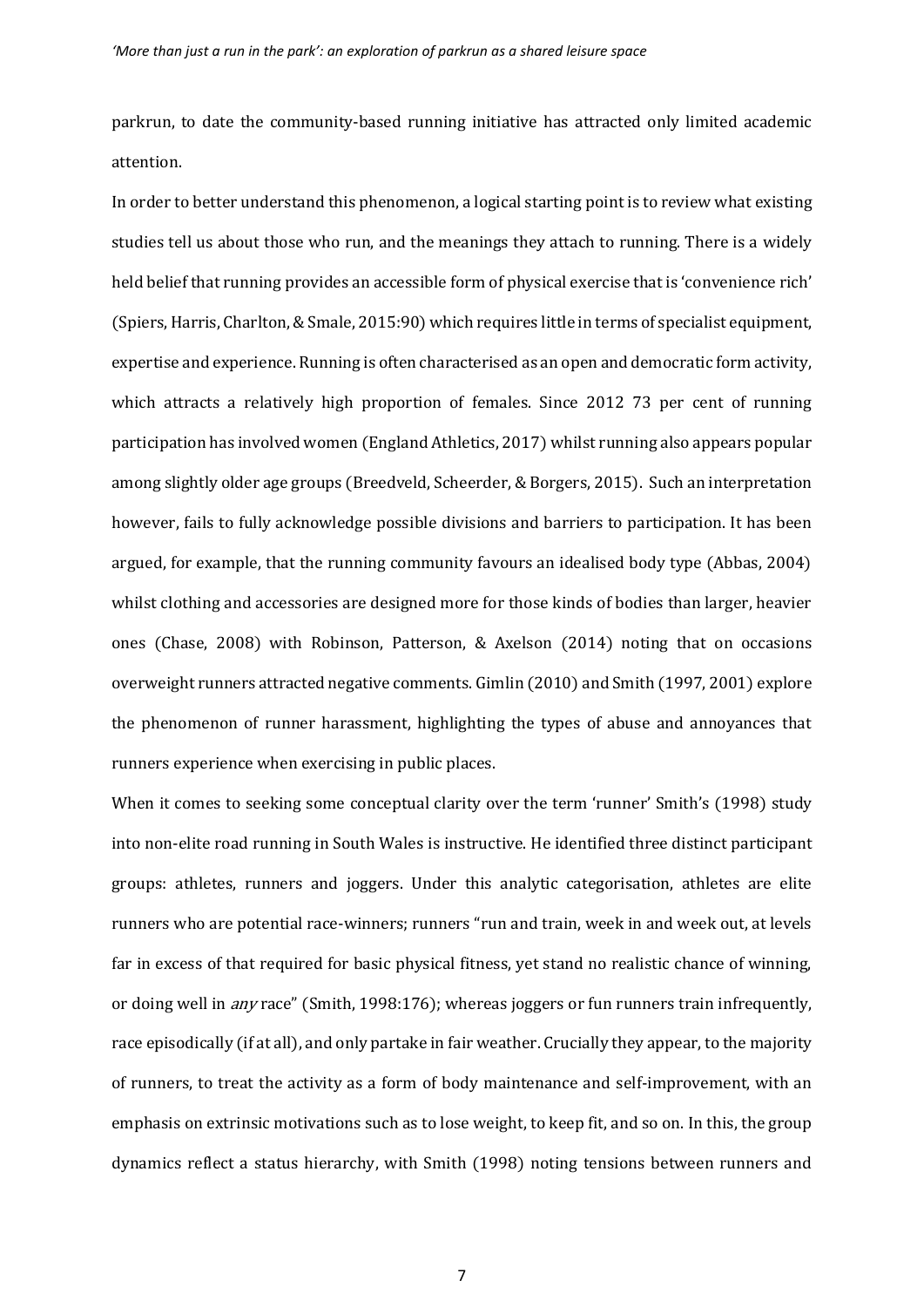joggers due to potential confusion over how the terms may be used interchangeably by the general public, unaware of the status differential based on the 'respect' runners feel they derive through their demonstrations of physical prowess and commitment. Other authors have also attempted to develop runner typologies (Ogles & Masters, 2003; Vos, Scheerder, Boen, & Feys, 2008). For example, based on a survey of motives and attitudes towards running Vos & Scheerder (2009) divide the running market into five distinct segments, namely: individual runners, socialcompetitive runners, social-community runners, health and fitness runners, and performance runners. Scheerder & Van Bottenburg (2010) make the distinction between 'organised running' on the one hand and 'light running' on the other hand. The former refers to running in a cluborganised setting, whereas the latter covers leisure-time running outside a formal setting, for instance running on their own or with friends, in informal networks or at fitness centres or with colleagues. These contexts are often referred to as 'light running communities' (Van Bottenburg, Sheerder, & Hover, 2010) with the inference being that for the majority of runners they are not primarily focused on the sport of running (i.e. entering competitions or looking for selfimprovement) but rather consider running as a health-enhancing and social physical activity.

It is worth pausing at this juncture to ask what questions emerge from the above accounts. To what extent is the framing of running as an accessible form of exercise borne out by the attendees that are attracted to take part in parkrun? How successful are these weekly mass-running events in welcoming different types of participants, regardless of ability, attitude and motive, as well as appealing to individuals that don't conform to an idealised body type or runner identity? In addition, drawing on the distinction between organised and light running, how might we understand parkrun as a hybrid organisation and what influence, if any, does its non-traditional membership structure have?

Existing studies have tended to emphasise the positive contributions running can make towards physical and psychological wellbeing, promoting healthy ageing, and reducing obesity levels (Shipway & Holloway, 2010 and 2013). Qvistrom's (2016) historical account of the 'jogging wave' in Sweden in the late 1970s reveals a close association with running for fitness and self-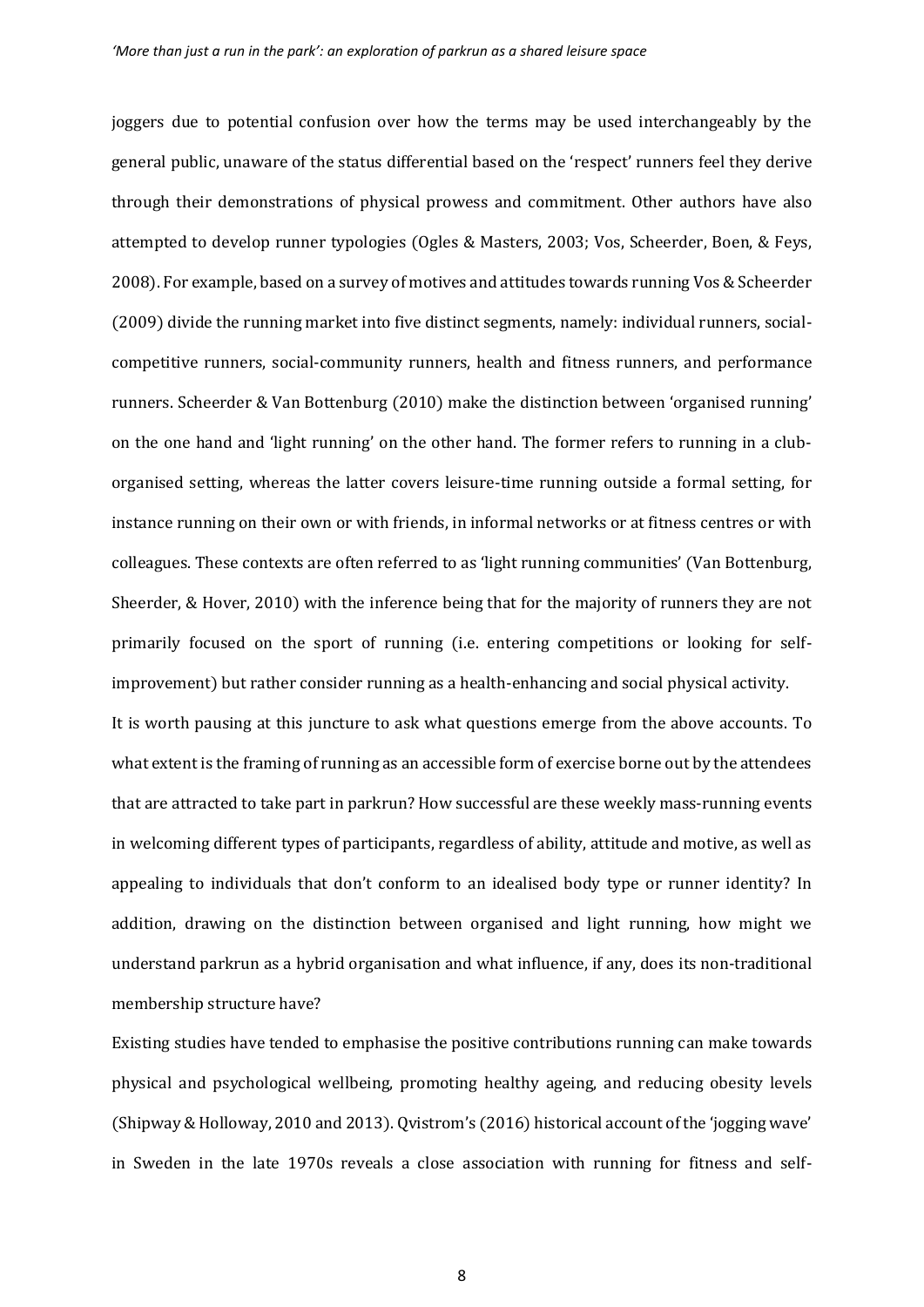improvement. As such running is bound up with ideas of 'healthiness' – held up as one way to both achieve and to demonstrate this (Perrier & Bridel, 2016:205). Indeed, Wiltshire, Fullagar, & Stevinson (2017) examine how parkrun can be understood as a health practice, providing a space for 'collective bodywork' that invites participants with a range of body shapes and competences. Nash (1979) meanwhile suggests that involvement in running events is both an eventful and rewarding experience for participants, regardless of age, gender or level of ability. In this way running affords a dual function: it promotes a person's health, whilst also giving meaning to their lives. Mass-participation running can therefore be seen to provide opportunities for a range of positive outcomes, which include physical and mental wellbeing, a sense of achievement, and social interaction. One of the aims of this paper, therefore, is to examine these accounts in the context of parkrun as a weekly, mass participation, community-based initiative, adding qualitative insight to the meanings of participation for both runners and volunteers.

Drawing on existing qualitative studies, Hitchings & Latham (2016) identify two marked themes with regard the apparent 'social' character of running. The first involves the supposition that running is about an identifiable wider group culture or subculture. The second is concerned with how running is about self-identity – in other words, what it means to be a serious or competitive runner. The sociability of running has been examined by Allen-Collinson (2008) and Shipway, Holloway, & Jones (2012) who have framed the activity as a means of forging and maintaining social relationships. This echoes the work of Tulle (2007) who emphasised the importance of a social network which is fostered through being associated with a running club. In Shipway & Jones' (2008) study of marathon runners they concluded that participants followed behaviours prescribed by a particular prototype associated within the running subculture, resulting in a homogeneity of dress, behaviour and values amongst the group. Such elements helped to affirm membership of the 'social worlds' of distance runners, engendering a sense of belonging, and the opportunity to use valued identities to enhance self-worth and self-esteem. Allen-Collinson (2008) underlines ideas of identification in her auto-ethnographic work. As an accomplished distance runner she reflects upon her experiences as an 'insider' and the construction and maintenance of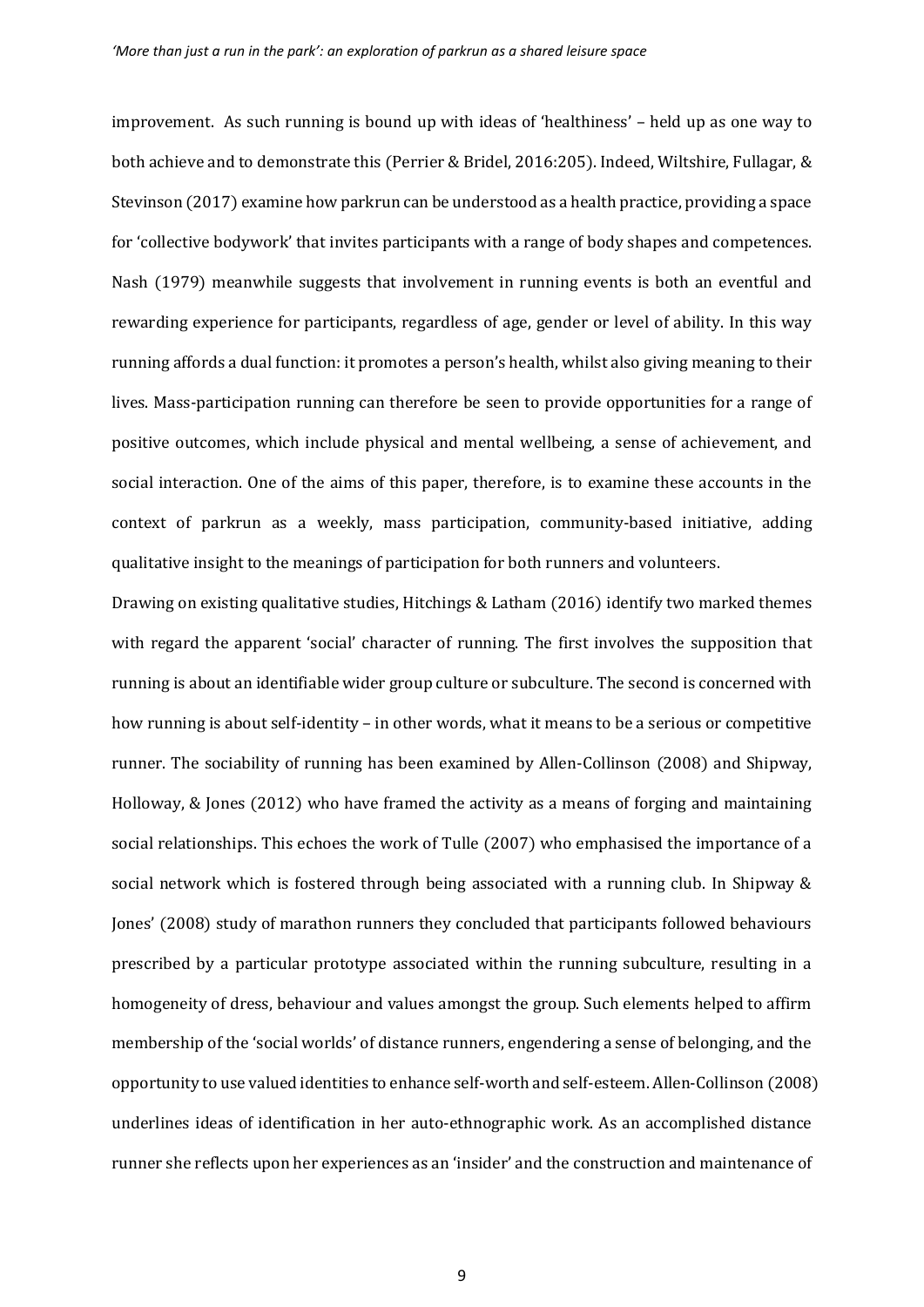her personal runner identity. What is seemingly peripheral from the attention of these studies is an understanding of the culture of mass participation running, or how those who run recreationally see themselves. Furthermore, how does parkrun as an emergent form of massrunning event that isn't explicitly about competition and commitment compare to traditional running clubs when considering issues of identity and membership?

Hitchings & Latham (2016) contend that this preoccupation with the social aspects of running needs to be treated with caution, advocating an alternative approach which goes beyond notions of shared culture, group belonging, or self-identification. In their qualitative study of twenty 'nonrunner runners' in London, they found that these casual recreational runners were relatively uninterested in the idea of technique, ambivalent about the presence of others when running, and reticent about being pulled into a more committed collective practice. As such, there is a need to examine the rapid growth of parkrun as a mass community event when for many recreational running is a solitary pursuit and when, arguably, there may be a tendency to overplay its social character. An objective of this paper therefore, is to gain a better understanding of how 'the social' features in the experience of parkrun participants.

To briefly summarise, amidst the wider scholarly work on 'serious' or competitive running, there is an emerging literature that focuses on the experiences of comparatively casual runners. Within this collection, and against the backdrop of the contemporary leisure-time 'running boom' parkrun remains an exciting yet under-researched phenomenon, which this paper aspires to contribute towards. As noted, research into parkrun is warranted in thinking about how these meanings play out in this rapidly growing new context, as well as thinking about whether other leisure activities can learn from participants' experiences of parkrun. Moreover, this paper seeks to build on existing literature that positions leisure sites as third places, in order to enhance our understanding of parkrun as a community-based recreational running initiative.

# Research setting, methods and participants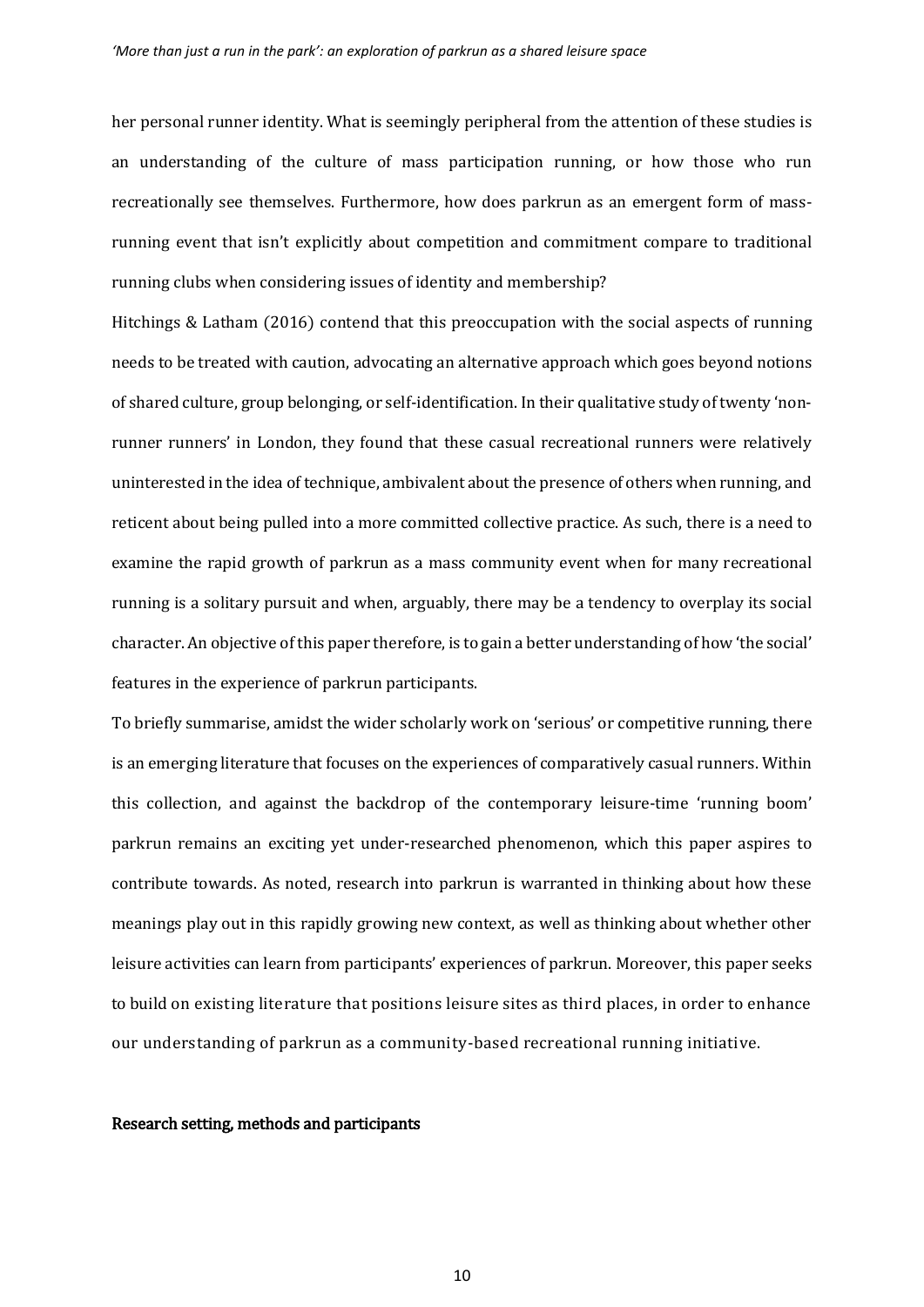Approval for the research was granted by the University Ethics Sub-Committee. Additionally, authorisation was gained from the parkrun Research Board, who along with the local event organisers, provided support for the implementation of the study. Ethical approval included permission to name Colwick parkrun as the site for inquiry. To be eligible to take part in the study, respondents had to be at least 18 years old, registered for parkrun, and provide informed consent. Participants were informed that all data would be anonymised.

Empirical research was undertaken over a five-month period, using a variety of methods of inquiry, most notably observation, participant observation, semi-structured interviews, and a face-to-face and online survey. In doing so, the purpose of the data collection was to access and explore the experiences of parkrunners (runners and volunteers) and the meanings they associated with participation. Specific objectives were to 1) identify participants' perceived benefits of parkrun and 2) explore the meanings parkrunners associate with their experiences of participating in a mass community event. As noted, the research underpinning this paper was conducted using Colwick parkrun as an intrinsic case study (Stake, 2005). This approach was designed to allow for in-depth exploration using multiple methods, thus enabling a greater understanding of this particular case (Yin, 1994). Furthermore, it is recognised that whilst parkrun events share a high degree of similarity in ethos, format, and delivery, each location possesses some particularity. Colwick parkrun is one of thirteen parkruns located in Nottingham and the surrounding area, and has an average attendance of 179, with a total number of 7,826 participants across the 312 events to date (Parkrun, 2017). Figure 1 below illustrates the gender split between those who have registered Colwick as their 'home' parkrun.

# Insert figure 1 here

Colwick parkrun was the first in Nottingham, having been in operation since June 2011, offering a free weekly Saturday run in Colwick Country Park which is situated on the outskirts of the city. The park contains two large lakes, a marina, woodland and meadows, and has three main entrance points, each with public parking. The 5km route, which includes one lap of the Main Lake and two laps of the West Lake, is on a mixture of informally surfaced paths, combined with short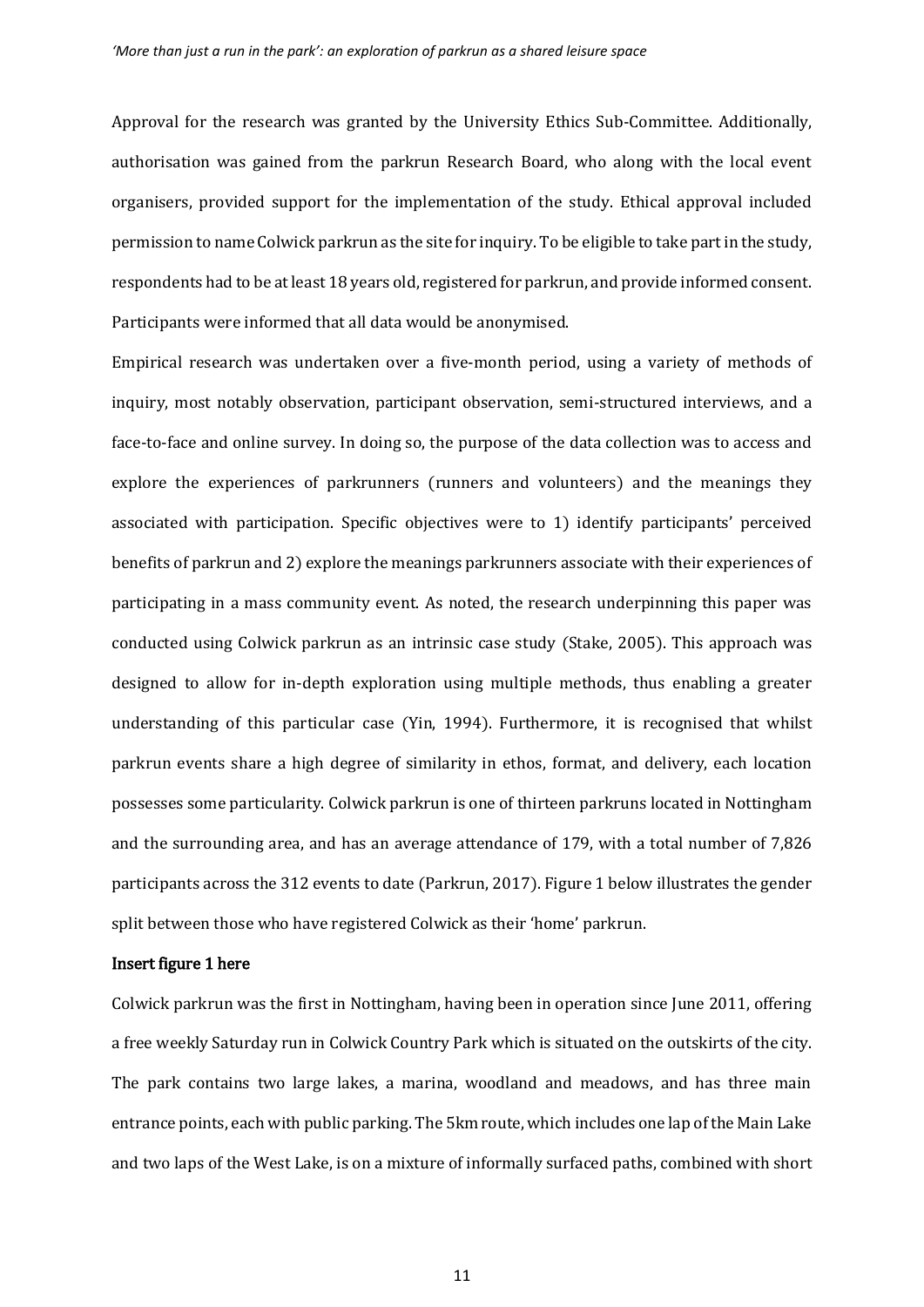road and grass sections. After each event, participants are encouraged to socialise at the nearby Daleside Café.

Participant observation focused on gaining a better understanding of the experiences and behaviours of those involved (Sparkes & Smith, 2014). Informal conversations were recorded using a digital recorder and notebooks to capture snippets of conversations, participant observations and thoughts immediately after leaving parkrun. Photography was also used during visits, and reviewing these images helped in refining observations and added details to the descriptive field notes.

A face-to-face and online survey of 235 participants (110 males and 125 females) was conducted. The scope of the questions was to explore the experiences of the respondents and to identify the perceived benefits of taking part in parkrun. A specific emphasis was made to elucidate on the physical and social environment of Colwick parkrun, as well as probing the participants' attitudes and motives for attending parkrun. Participants self-reported their running status as 'competitive runner', 'recreational runner', 'club runner', 'regular runner', 'occasional runner', or 'non-runner', as well as identifying their frequency of attendance at parkrun. Taking our lead from the study conducted by Stevinson & Hickson (2013) subjective ratings of participants' perceptions of the impact of parkrun involvement were recorded using six outcomes (fitness, health, weight control, mental well-being, confidence for running, sense of community), rated on a five-point ordinal scale.

A total of 19 interviews were conducted (10 males and 9 females), with additional data collected through conversations with participants on an ad hoc basis. The sample was largely opportunistic, based upon access at appropriate times, and with the majority of interviews conducted in situ using a semi-structured interview guide, scheduled in advance directly before or after Colwick parkrun. Interviews lasted between 12 and 27 minutes, yielding valuable participant insights on their experiences of parkrun. The guide included a loose schedule of open-ended questions and probes around participants' motives for attending parkrun, the physical and social environment of parkrun, to identify the perceived benefits of taking part in parkrun whether as a runner or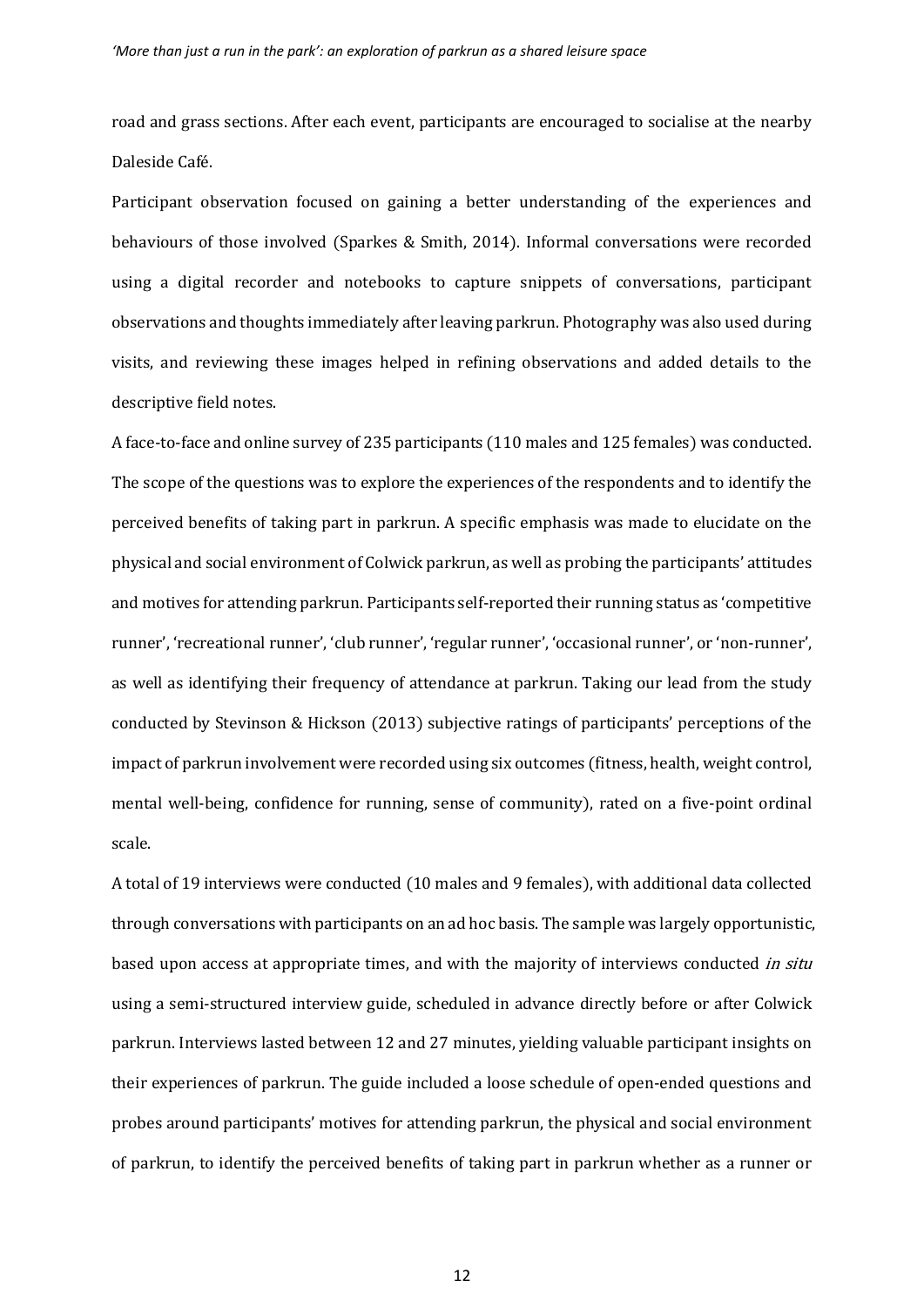volunteer, and any positive or negative outcomes or observations. All interviews were recorded electronically, and were transcribed verbatim, removing any personal information to preserve anonymity. Notes were also taken directly after each interview to enrich the analysis, with transcripts subsequently imported to Nvivo10.

Thematic analysis of transcribed audio recordings was undertaken to code the qualitative data to identify patterns (themes) and for describing and interpreting the meaning and importance of these (Smith & Sparkes, 2016). A six-phase model was followed in the analysis process (Braun, Clarke, & Weate, 2016). The first phase is familiarisation, involving repeated reading of the transcripts in order to begin identifying codes. The next three phases entailed organising codes into themes, reviewing and revising these themes, and developing a rich analysis of the data represented by these final themes. The final phase, as identified by Braun, Clarke, & Weate (2016) was concerned with the 'writing up', identifying illustrative extracts from the data, alongside an analytical narrative. The validity, or trustworthiness, was established through member checking, making sure that they represented the views of the people involved, and method triangulation (Smith & Sparkes, 2016). Quantitative survey data was analysed through the use of SPSS to obtain descriptive statistics, frequencies and graphic representations of data. All data sources were then combined to provide insights to the experiences of participants and as a way of understanding Colwick parkrun as volunteer-led community event. Verbatim quotes have been used in the text and have been tagged by a number and the respondent's gender for readers to distinguish between interviewees.

# Results and themes of analysis

Participant characteristics are summarised in Figure 2, representing a broad sample based on gender, age, running status and frequency of attendance at parkrun. The largest proportion of the sample identified themselves as regular runners (59.1%) whereas 14.0% labelled themselves as either occasional runners or non-runners (6.8%). The majority of participants are unattached to a running club, with 12.3% identified as club runners. Comparison of participant characteristics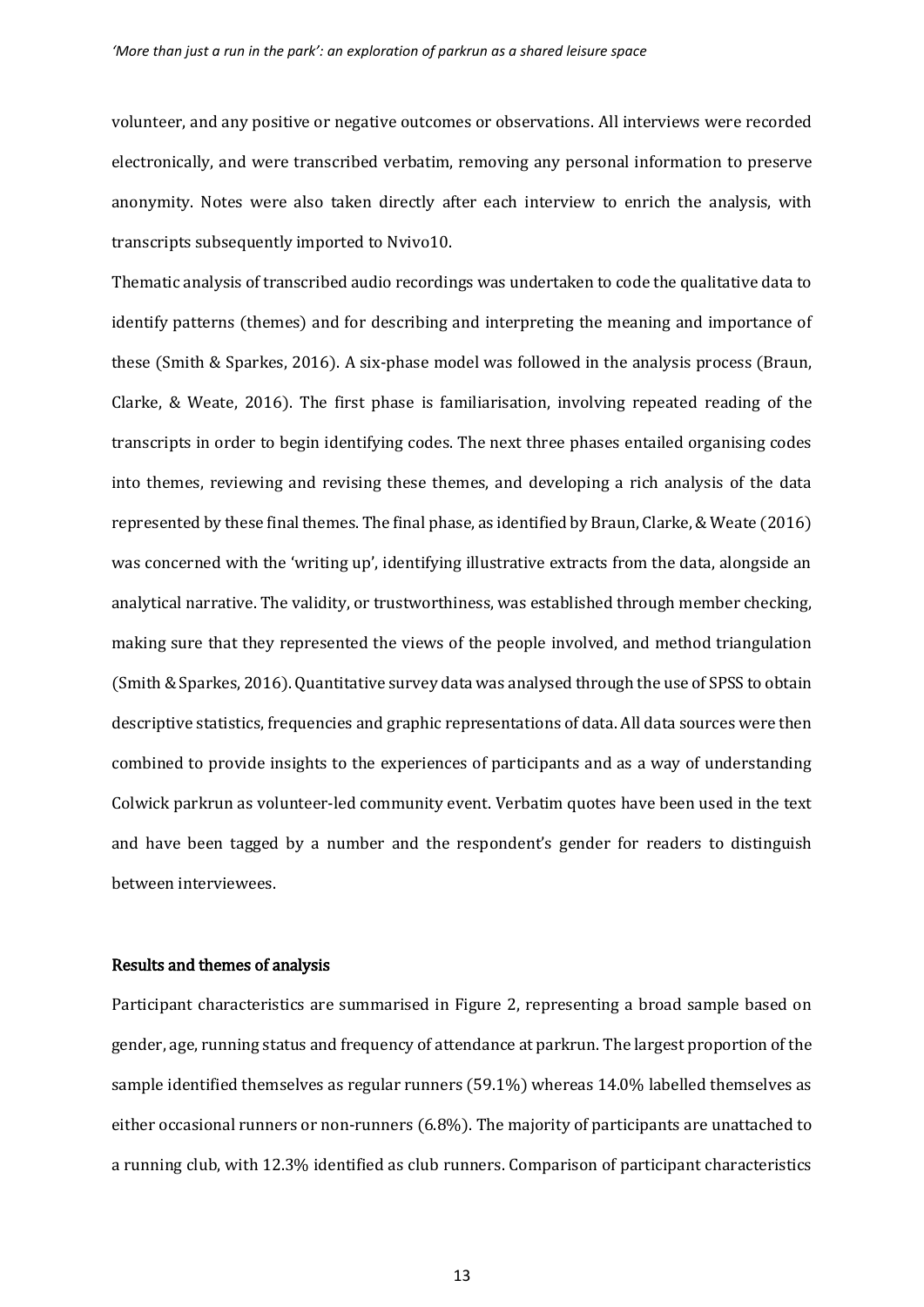exhibits a marginally greater representation of female respondents (53.1%) whereas the largest proportion are aged 35-54 (55.3%) with 14.0% in the older age group ( $\geq$ 55 years). With regards frequency of attendance at parkrun, 54.0% attend three or more per month, 19.1% attend between 1-2 per month, and 26.8% less than one per month.

# Insert figure 2 here

Figure 3 presents the responses to the survey question on what the participants thought was the most important aspects of parkrun. 'Getting exercise' (78%) was reported as the most significant characteristic, with the next three aspects chosen by the respondents as 'the social togetherness' (31%), 'having fun/enjoyment' (29%) and 'enhances well-being' (29%). These findings help to highlight that for those participants described in the study, parkrun has a primarily instrumental orientation.

# Insert figure 3 here

Figure 4 summarises the percentage of participants perceiving a positive impact of their involvement in parkrun. These subjective ratings suggest that the majority of participants benefitted both physically in terms of fitness and health, and psychologically (mental well-being and confidence for running). In addition, the social aspect of parkrun (sense of community) was frequently reported as one of the positive outcomes. This echoes the findings of Stevinson & Hickson's (2013) study which suggests that the perceived impact of taking part in parkrun includes a mixture of physical, psychological and social benefits.

# Insert figure 4 here

Based on the analysis of qualitative data, a number of themes emerged, suggesting that participating in Colwick parkrun 1) provided a leisure space that helped foster casual conversation, 2) promoted accessibility and inclusion, 3) created a sense of belonging and community, and 4) facilitated a shared experience of exercising together which can be both supportive and engender a sense of personal improvement and competition. Taken together these themes contributed to both initial attendance and sustained involvement. Figure 5 provides illustrative quotes from these four themes.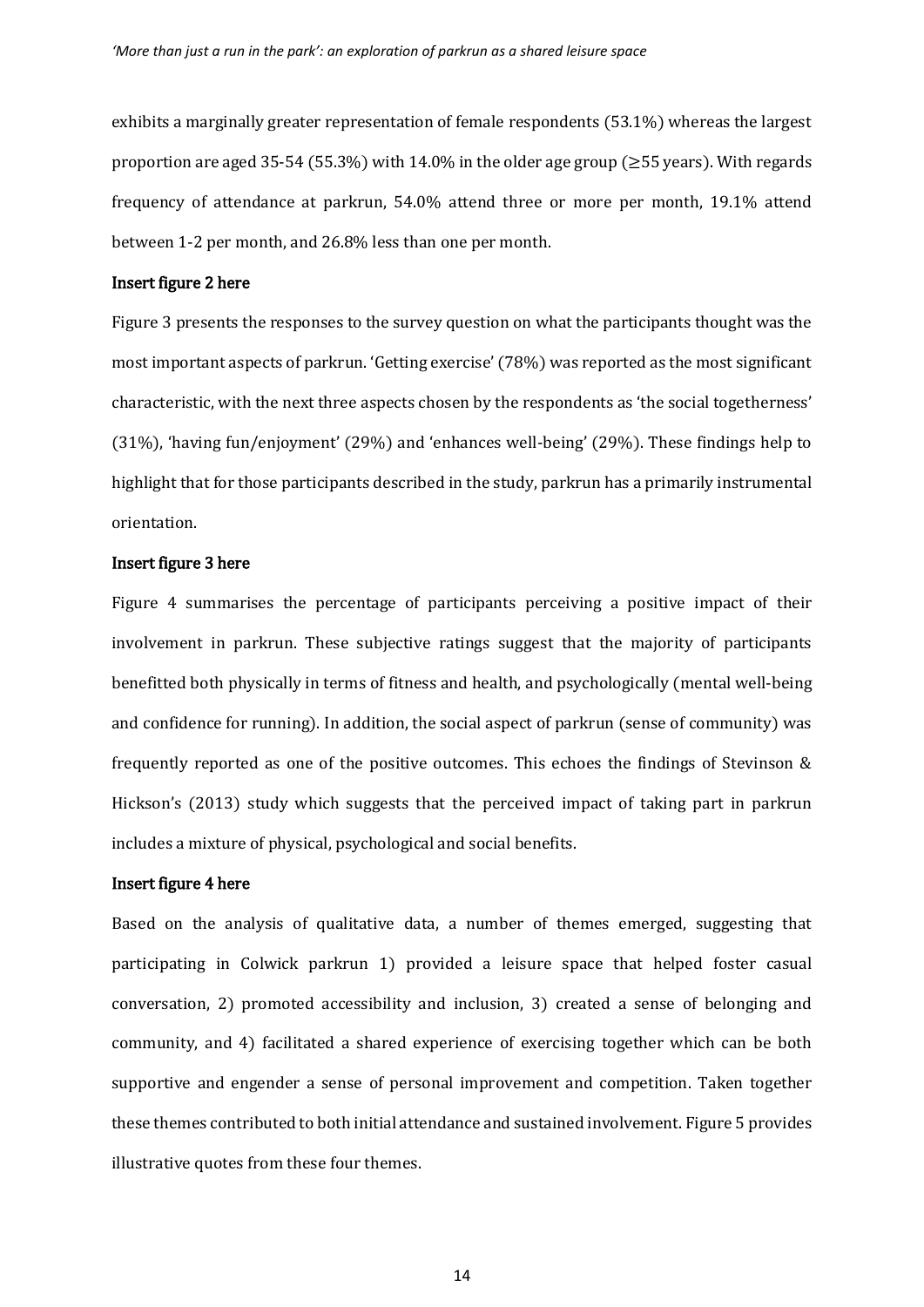# Casual sociability

For many respondents in the study, especially those that are regular attendees, Colwick parkrun acts as a temporary public space that is conducive for incidental and casual social interaction. These informal exchanges tended to arise from the activity itself – intermittent conversations on running-related topics - as well as everyday interactions. At Colwick parkrun it was observed that interaction with both running friends and complete strangers is not only possible, but highly probable, which helped create an inviting atmosphere. This feeling of congeniality is facilitated by participants sharing a number of common interests and experiences, making it easy for individuals to converse because they speak the same universal language. Thus, although participants may have few, if any, similar interests, running provides a mutual frame of reference. Conversations with strangers were easily obtained because "you immediately have something in common" (Interview 1, Female) whilst for some the social interaction took on a core purpose. As one respondent remarked, "without you actually realising it, the social aspects are really important. I'm very happy just coming down here on my own knowing that I'll know somebody, or even if I don't, you know it'll be a friendly place and you can engage in conversation with anyone because you are all here for the same reason" (Interview 4, Female). It seems reasonable to assume that the occasional, seemingly casual conversations between parkrunners may serve to sustain their continued participation. This appears to echo the work of Wiltshire & Stevinson (2018) who argue, in the context of parkrun, that even loose ties with relative strangers can be highly valued. As a further point of reflection, parallels can be drawn between the findings of this study with the work of Amin & Thrift (2002) who use the term 'light' sociality to refer to groups and individuals that come together momentarily around a particular purpose and then disperse again. This may in part be explained by the informal ties that membership of parkrun affords, as well as the number of attendees (on occasion totalling more than 200) which lessens the possibility of strong group bonds developing. Nevertheless, as Hitchings & Latham (2017) suggest, the casual sociality that may indirectly arise out of exercise should not be overlooked as it appears to represent a valued part of the participant experience.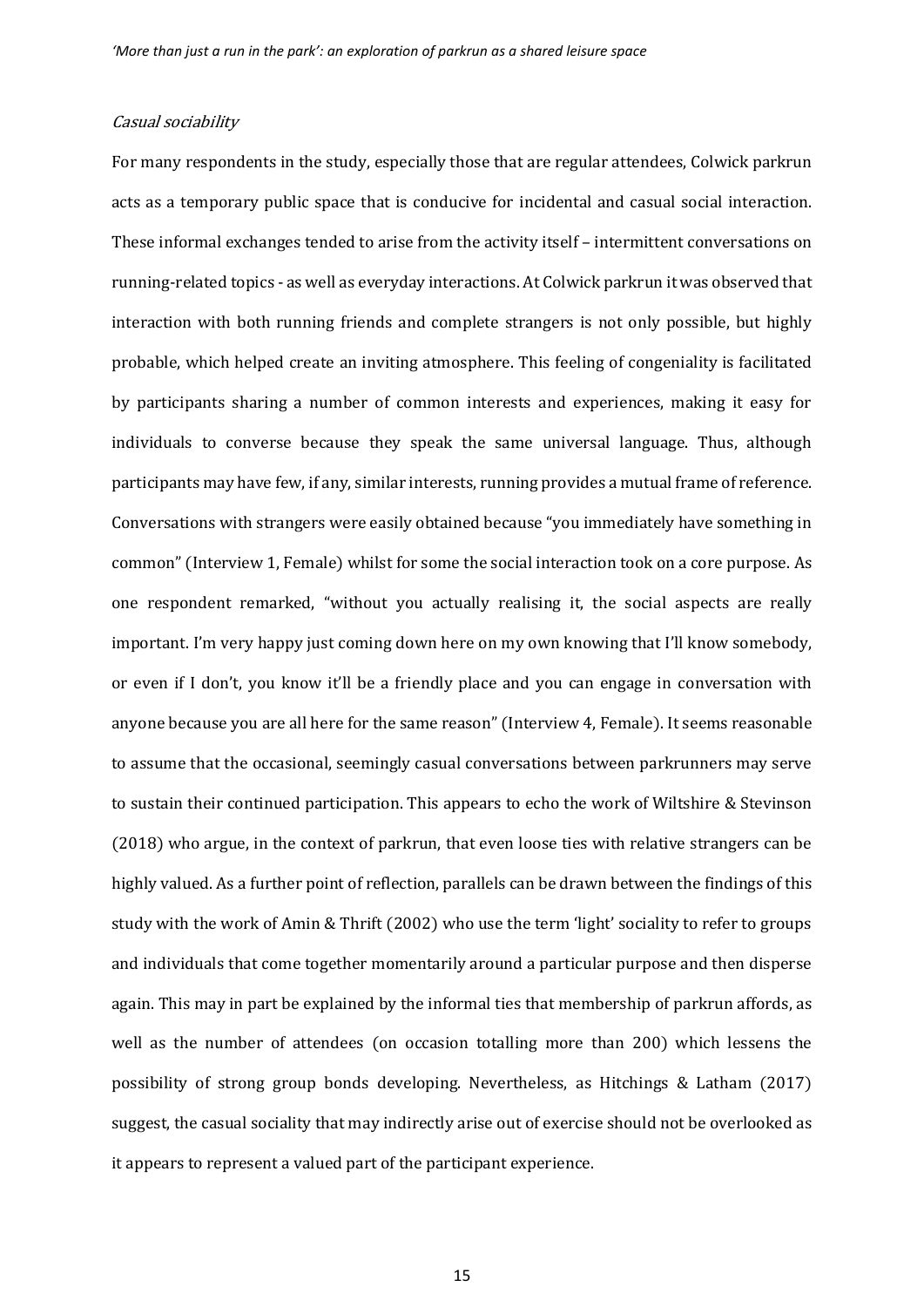# Insert figure 5 here

#### Accessibility and inclusion

A second theme was the perceived accessibility and inclusivity of Colwick parkrun. This is perhaps unsurprising given that parkrun offers free, weekly running events that are explicitly marketed as being 'open to everyone' (Parkrun, 2017). A number of aspects relating to accessibility were referred to by the majority of participants, including the cost, convenient time, community setting, and the rolling opportunity to turn up when desired, without overt commitment or pressure to attend. Respondents remarked upon the diversity of participants with regard to gender, age, background, and running ability which in turn helped make parkrun feel welcoming to different sections of the community. This encouraged people to attend the first time, as well as helping them to feel relaxed and keen to return. As this respondent observed, "[Colwick] parkrun is friendly and non-threatening" (Interview 14, Male). Others commented on how novice or slower-paced runners were made to feel included: "there are a broad range of abilities. Not everyone is hell-bent on running as fast as they can" (Interview 12, Male) and "despite not being a very good runner I was made to feel very welcome" (Interview 3, Female). The 5km distance is noteworthy in this respect, in that it provides an inclusive entry-point that a vast majority can complete. These findings chime with a previous study by Stevinson, Wiltshire, & Hickson (2015) which found that parkrun is successful in eliminating some of the traditional barriers to physical activity for women and novice exercisers. Other examples, such as the acceptance and provision for individuals with visual impairments, as well as inviting groups of Nordic walkers, indicate a desire on behalf of the Colwick parkrun event organisers to reflect and attract non-traditional populations. Moreover, Wiltshire & Stevinson (2018) argue how by drawing on social capital in local communities, the parkrun model could help to reduce the financial and geographic barriers to physical activities that are often experienced in low socioeconomic groups. It is important to note however, that whilst parkrun is seen here to represent a community that is a thriving space of inclusion and diversity it is difficult, when scrutinised, to support such claims with empirical evidence. At present, relatively little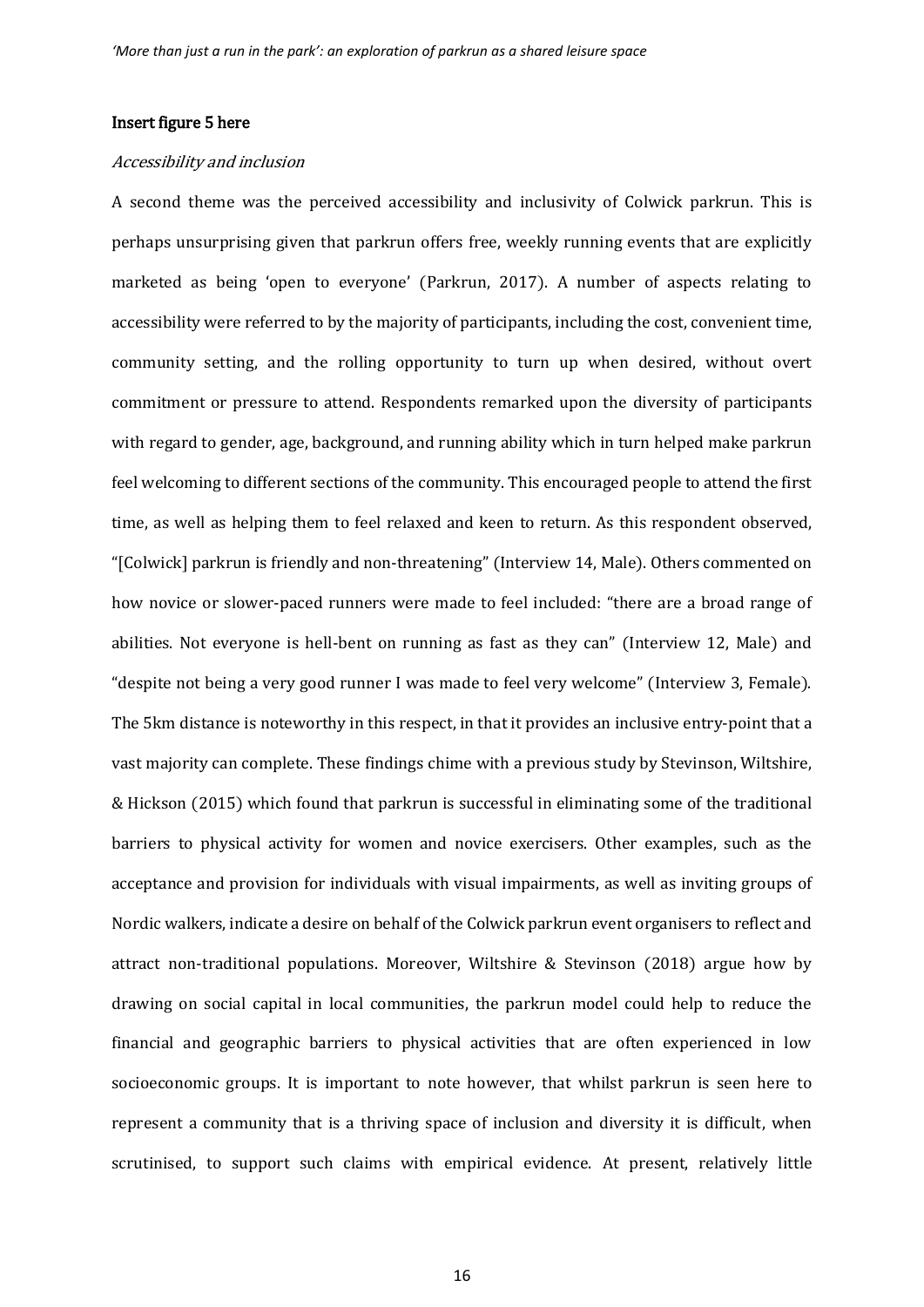demographic data is captured when registering (an individual's age, sex, and postcode) and subsequently parkrun has no records regarding participants' ethnic background. As previously highlighted in the study by Stevinson & Hickson (2013) the numbers of ethnic minorities and people from lower socio-economic groups are disproportionately low, whilst Fullagar (2016) identified fewer parkrunners from non-white British backgrounds even in areas of high ethnic diversity. There needs to be an additional note of caution with regard potentially over-stating the assumed friendliness and accessible nature of parkrun, with a number of participants in the study voicing their apprehension in attending the first time (Figure 6). In the majority of instances respondents' participation was facilitated through existing social ties, accompanied by a friend, partner or family member, and when probed expressed some reservations over actually whether as a newcomer they would have attended parkrun alone. This begs the question why is it the case that some feel welcomed and included, when others feel anxious about attending, as well as what parkrun as an organisation can do to address some of these preconceptions? As one attendee reflected "the biggest hurdle for parkrun is getting someone cold over that initial fence and into parkrun. I was a bit nervous the first time. I thought they'd be two hundred quality athletes. But everyone was out to enjoy themselves" (Interview 13, Male). Another conceded, "you could feel isolated if you came on your own" (Interview 8, Female). These extracts suggest that in spite of the inclusive ethos that is overtly promoted by parkrun and through 'word of mouth', first-timers may still harbour reservations about attending. That said, once individuals are able to overcome any initial anxieties or perceived cliques, their attendance is likely to be sustained, as well as encouraging others.

# Belonging and community

A sense of community and affiliation with parkrun was another recurrent theme that emerged from the data. As one respondent noted, "the parkrun community is like a village where everyone knows one another. You look out for one another, and support each other" (Interview 7, Female). Another mentioned, "I attend not because it's a run, but because it's a community" (Interview 5, Female). This hints at Colwick parkrun providing more than just a temporary leisure space for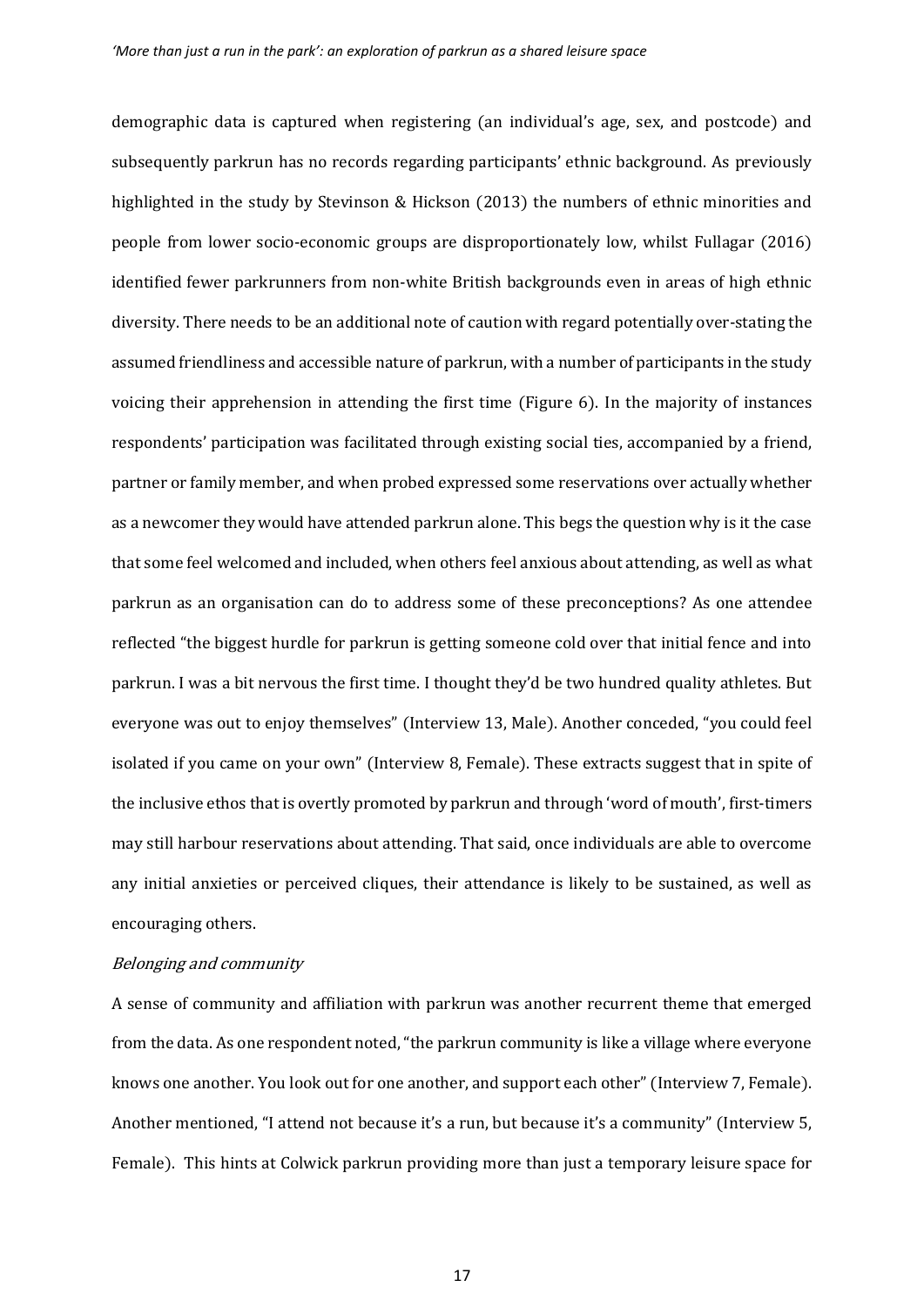casual social interaction or to merely take part in running. It represents a social world, which despite having no formal membership, provides participants with a sense of belonging to a wider social group ('the parkrun family'), a place within that environment, and the subsequent opportunity to use their attachment to the group to enhance feelings of self-worth and selfesteem (Green & Jones, 2005). What became evident from the qualitative data was the sense of belonging and identity that parkrun fosters, which blurred into other aspects of individuals' social lives. For many respondents parkrun has become habitual, a regular form of exercise that is embedded within the weekend schedule, with some commenting on how they would seek out the local parkrun when away on holiday or visiting family and friends.

The data directs us to the assertion that membership of the parkrun network facilitates both the development and confirmation of a recreational running identity. This is demonstrated through a number of participant practices including intergroup behaviour, displays of subcultural capital (including dress and language), as well as the benefits that the association brings. The findings of this study support the idea that parkrunners belong to an identifiable group with its own norms, values, behaviours and language, and that over time and with repeated attendance, an individual's commitment and sense of attachment to the activity should increase (Green & Jones, 2005). Echoing the suggestion of Shipway and Jones (2007) attendees at Colwick parkrun would accentuate their membership through wearing clothing that clearly identifies them as runners, most notably t-shirts containing logos or insignia demonstrating involvement in previous running events as a marker of pride in their experience or as a starting point for conversation. Much of this apparel, which includes running club vests and milestone parkrun t-shirts, act as a 'badge of honour', representing the possession of subcultural capital to others to demonstrate their identity as a (park)runner. Other examples include the pre and post-race routines that some participants adopted, which might appear alien to those outside of the parkrun community.

The sense of commitment evidenced draws comparisons with the study by Hitchings & Latham (2016) on casual runners living in London. They found that the runners weren't explicitly involved in an ongoing and evolving running 'career' with a coherent narrative arch, but for them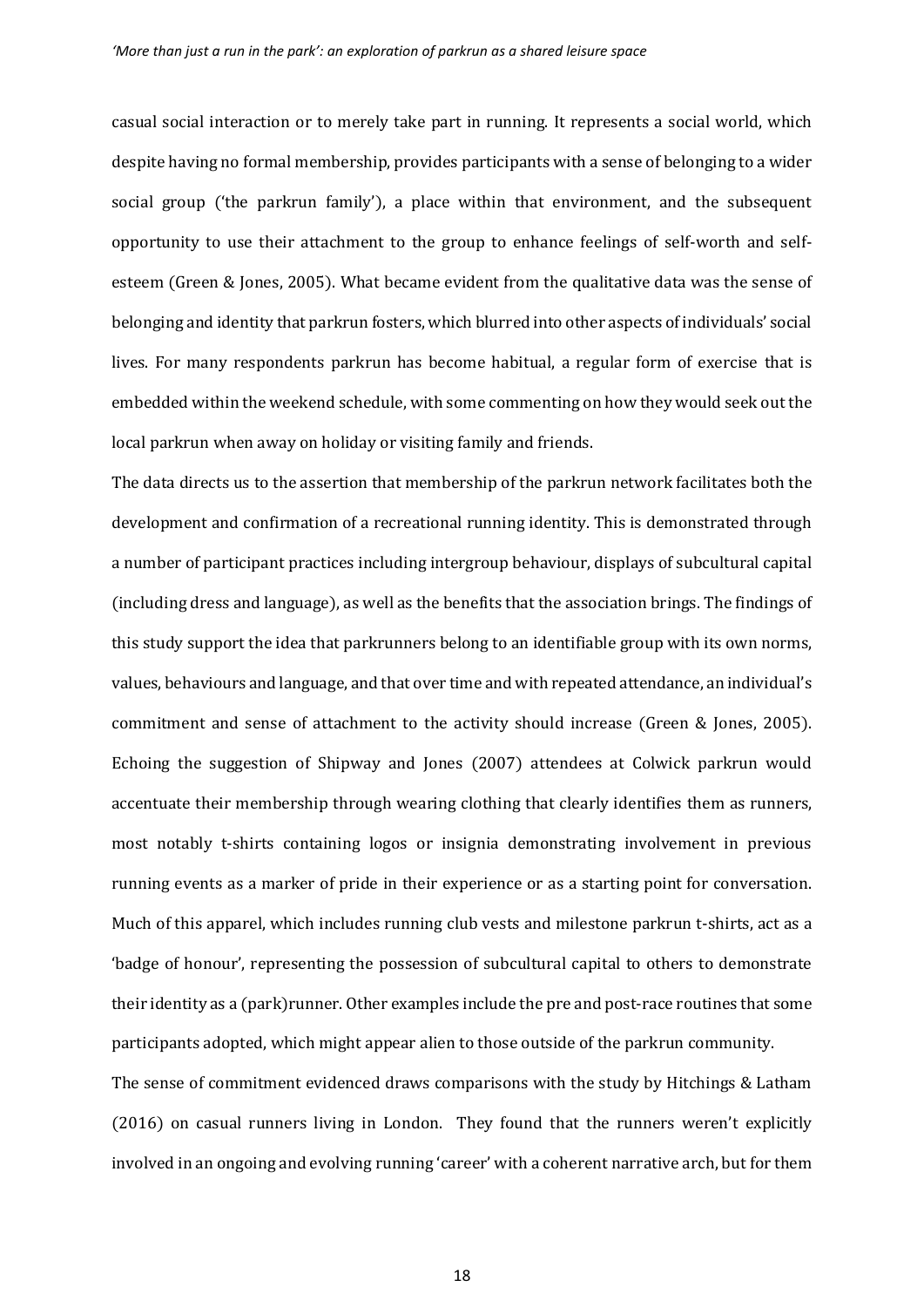the activity represented an enduring physical activity that they wished to maintain. Whilst habitual, as with the majority of parkrunners described in the present study, for these respondents they were uninterested in forms of running that would necessitate greater levels of commitment and formality (for example, becoming a member of a running club). Similarly, Stevinson, Wiltshire, & Hickson (2015) observed that attendance at parkrun represents a more autonomous commitment than conventional exercise opportunities that are based on membership or subscription fees, or reliance on team members attending. In our study it is parkrun's looser ties, with no overt pressure to attend, that is an important component that has contributed to its success.

# Exercising and competing with others

The notion of a shared communal experience is also central to understanding the attraction of parkrun, with some respondents acknowledging the value of the collective group for emotional support. The data points to a number of attendees' sustained participation because their motivation and enjoyment are maintained, and potentially increased, by exercising around others, even if they don't talk with them. As this respondent noted, "running with others is a massive motivation … I don't think I would run 5km every week if I didn't have a group like this to run with" (Interview 8, Female). Another remarked, "one of the initial aspects that attracted me to parkrun was the fact that you are running with other people" (Interview 9, Female). The data shares similarities with Barnfield (2016) who noted that amongst respondents in his study, the conviviality of running with others, and mixing with people of different abilities and body types, was an important aspect for thinking about health practice maintenance. Hitchings & Latham (2016) also suggest that the presence of others affords a range of socialities that variously assist runners to remain on task, provide distractions, and offer a sense of being involved in a communal activity. Similarly, Stevinson, Wiltshire, & Hickson (2015) identify a key characteristic of parkrun to be a supportive social environment, which engenders an additional desire to attend beyond health and fitness goals. The data also echoes the work of Wiltshire, Fullagar, & Stevinson (2017) who highlight the community aspect of parkrun, which allows participants to experience a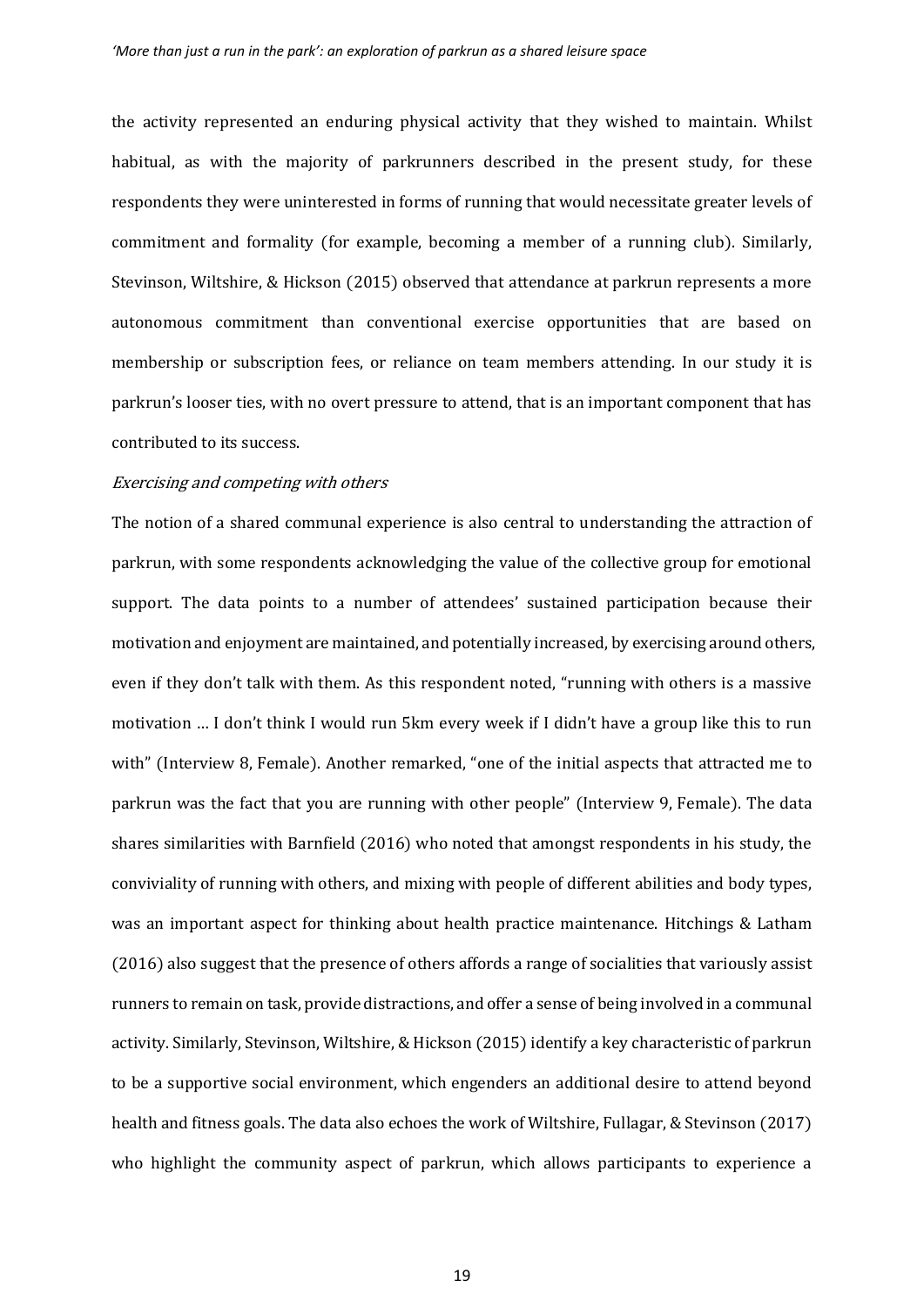collective sense of responsibility. In this sense, parkrun offers an experience of running together that both reflects and challenges traditional notions of running as being primarily about competition. And whilst participants acknowledge there is no pressure or expectation for effort or performance level – encapsulated by parkrun's 'a run and not a race' strapline – for a number of respondent's competition was an important stimulus for continued participation. For example, a number of parkrunners in the study mentioned they were motivated by an individual goal, driven by a target time or finishing position, or celebrating sustained attendance over a period of time with the award of a milestone t-shirt. As this respondent remarked, "I think what is really clever about parkrun is the timed element. I wouldn't consider myself to be massively competitive, but my god do I wait for that timed text to come through and then try to weave it into every conversation over the weekend" (Interview 8, Female).

Whilst the narrative illustrates the extent to which self-regulated competition is a potential driver for repeat attendance, it is interesting that a number of respondents viewed parkrun in far more favourable terms than their perception or experience of running clubs (Figure 7). Others meanwhile remarked upon the different type of access than membership of a running club enables, drawn to the looser ties that parkrun affords.

#### Parkrun as a 'Third Place' for shared leisure

In this section, the conceptual lens of Oldenburg's (1999) 'third place' is introduced and considered in light of the case study on Colwick parkrun, providing an additional layer to the analysis. The term was coined by urban sociologist, Ray Oldenburg (1999) to describe public places where people could gather voluntarily, informally and habitually for social interaction to encourage citizen involvement and to help foster a sense of belonging. His analysis, along with the work of Putnam (2000), was a major contribution to the assessment of the decline of social capital in America, drawing attention to the need for opportunities and places for individuals to (re)connect with community, where informal affiliation and serendipitous encounters are facilitated. They are defined as accessible spaces, located away and distinguishable from the home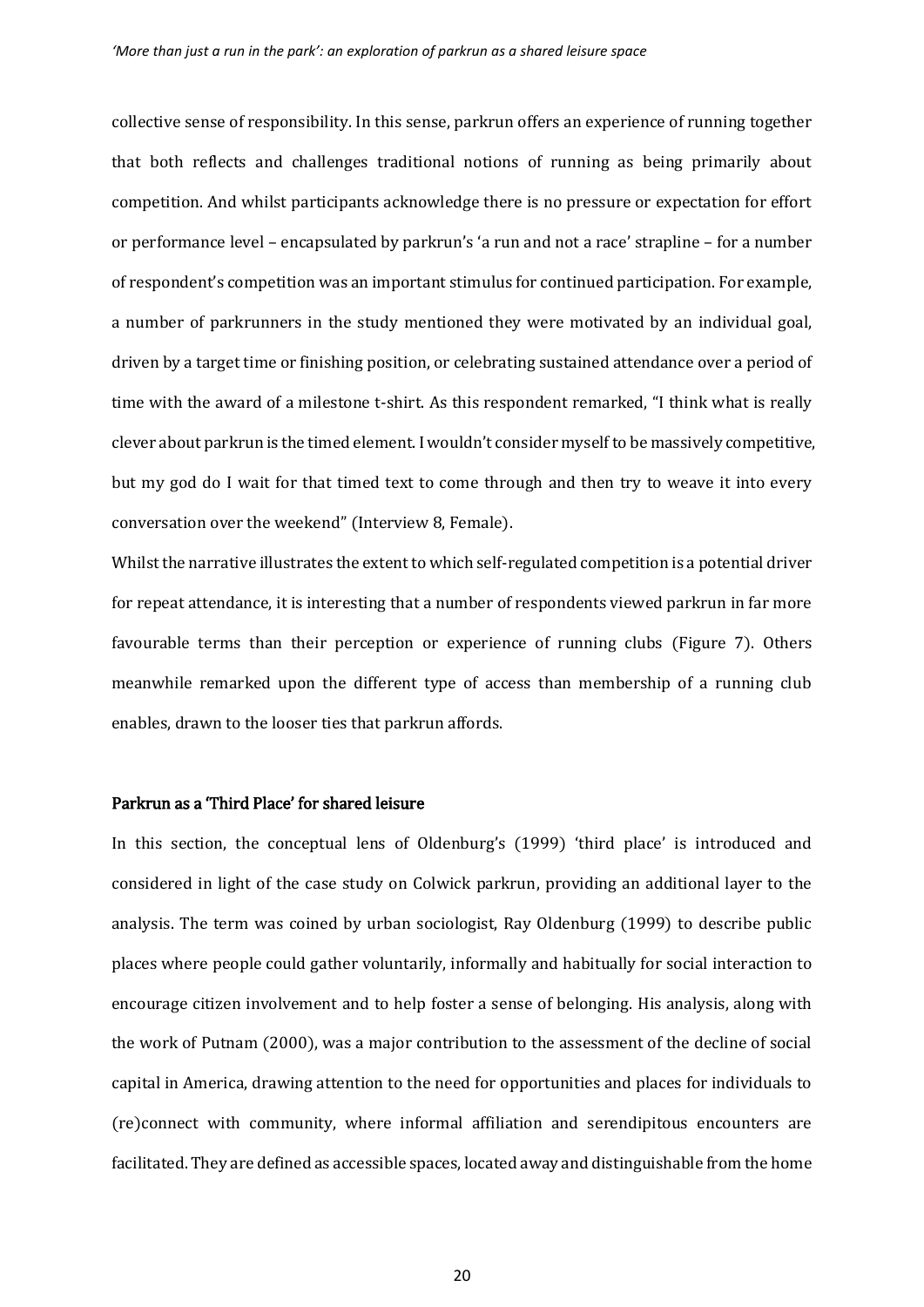(first place) and work (second place). Oldenburg's portrayal of a third place infers that a number of essential characteristics are evident, which taken together help to explain their potential civic and community-building functions. These are neutral, welcoming spaces, which serve to treat all guests equally so that individuals are able to drift in and out as they please, in which none are encumbered to play the role of host (Oldenburg, 1999). As Hawkins & Ryan (2013) observe, it is a different type of access than membership of a club enables as the bonds are looser and the level of commitment is not as evident. By their nature, third places can be levellers, providing an inclusive space that is accessible to all and does not set formal criteria of membership and exclusion (Oldenburg, 1999). Within these places, conversation is the primary activity, mediating casual and informal interaction amongst a diverse mix of people, thus expanding one's social network (Oldenburg, 1999). It is asserted that third places serve the community best to the extent that they are accessible, convenient and local. The character of a third place is determined by its 'regulars' whose incidental interactions help to create a playful ambiance and foster a desire to return to recapture the experience (Oldenburg, 1999). Third places are generally taken for granted, and as such tend to have a low profile. An additional characteristic is that third places represent a 'home away from home' and whilst a demonstrably different setting from home, the third place creates a congenial and restorative environment, which offers psychological comfort, warmth, and mutual support (Oldenburg, 1999).

Whilst the notion of third place has been variously applied to a range of cultural and leisure contexts, it has yet to be extensively applied to sporting activities, and even less so to running where there is a dearth of empirical evidence to support or refute the concept. Leisure settings such as curling clubs, sports stadiums, music clubs, festivals and arts venues, have been examined as third places (Mair, 2009; Suny, 1993; Jacke, 2009; Hawkins & Ryan, 2013; Slater & Koo, 2010). Such places are frequently presented as informal gathering spaces where individuals can interact with family, friends, or community members. Mair (2009) provides a narrative account of curling clubs in rural Canada, emphasising their 'homely' and welcoming atmosphere, as well as the role membership plays in offering informal networks of social support. Of particular interest to this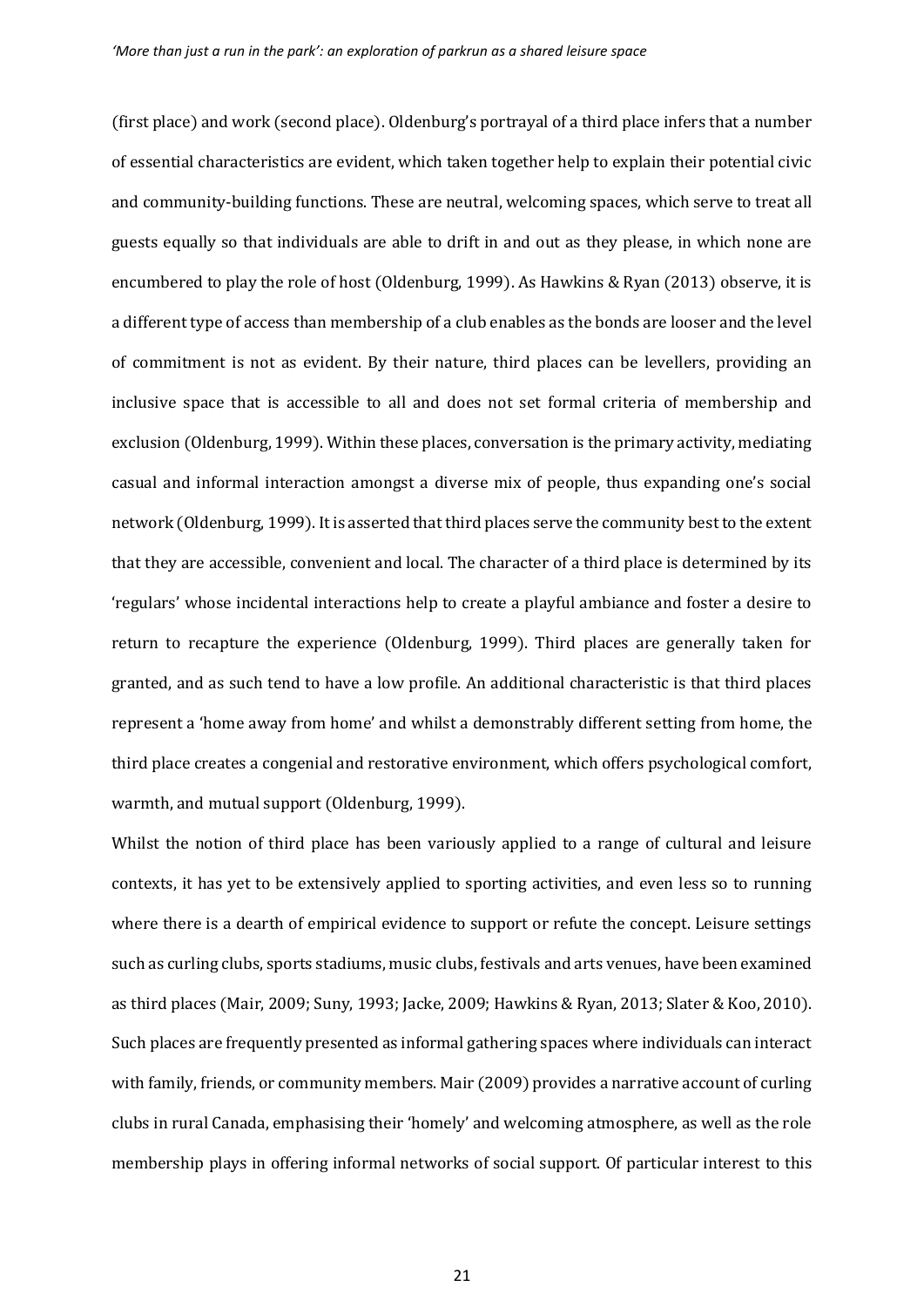paper is Shipway (2012) whose work draws upon third place literature to explore the social world of distance runners, demonstrating how running events offer participants an opportunity for escape, as well as fostering a sense of camaraderie.

The qualitative data from the present study illustrates the extent to which Oldenburg's (1999) third place dimensions are evident at Colwick parkrun. It could be argued that parkrun acts as a social leveller on neutral ground where, in the main, individuals gather to participate as equals and the regulars are welcoming, including first timers. Sociability, especially informal conversation and sharing running stories, as noted above are a central feature. Repeated visits to Colwick parkrun moved the running experience toward a social activity and a third place rather than simply a running event. Oldenburg & Brissett's (1982) notion of meeting a friend of a friend emerged as a recurring theme in the data, with a number of participants citing their enjoyment in these casual one-off encounters and chance meetings, as well as having forged longer lasting friendships with fellow parkrunners. As such Colwick parkrun could be described as a re-bonding space. Third places are a conduit to do this.

It is worth noting that Oldenburg's (1999) conceptualisation of accessibility as a characterisation of third places is markedly different from the notion explored here. His discussion on the ease of access focused on the long hours of third places and their close proximity to their patrons. In the context of parkrun, accessibility is intertwined with notions of social inclusion, where the ethos of parkrun is on minimising the barriers to participation, as well as the inexpensive nature of the activity. An alternate interpretation relates to the weekly, community-based nature of parkrun. The accessibility criterion in third place theory is one, broadly speaking, that has been previously explored in extant leisure and running-related literature. For example, Mair (2009) describes how the curling clubs in rural Canada sought to change their associations from exclusive, elite spaces to more open, equitable spaces that are welcoming to all members of the community. According to Oldenburg (1999) the notion of regulars is an important one, dominating traditional third places, and contributing to their atmosphere and character. In the context of Colwick parkrun 'regulars' – those who frequently show up, and in some cases religiously - play a valuable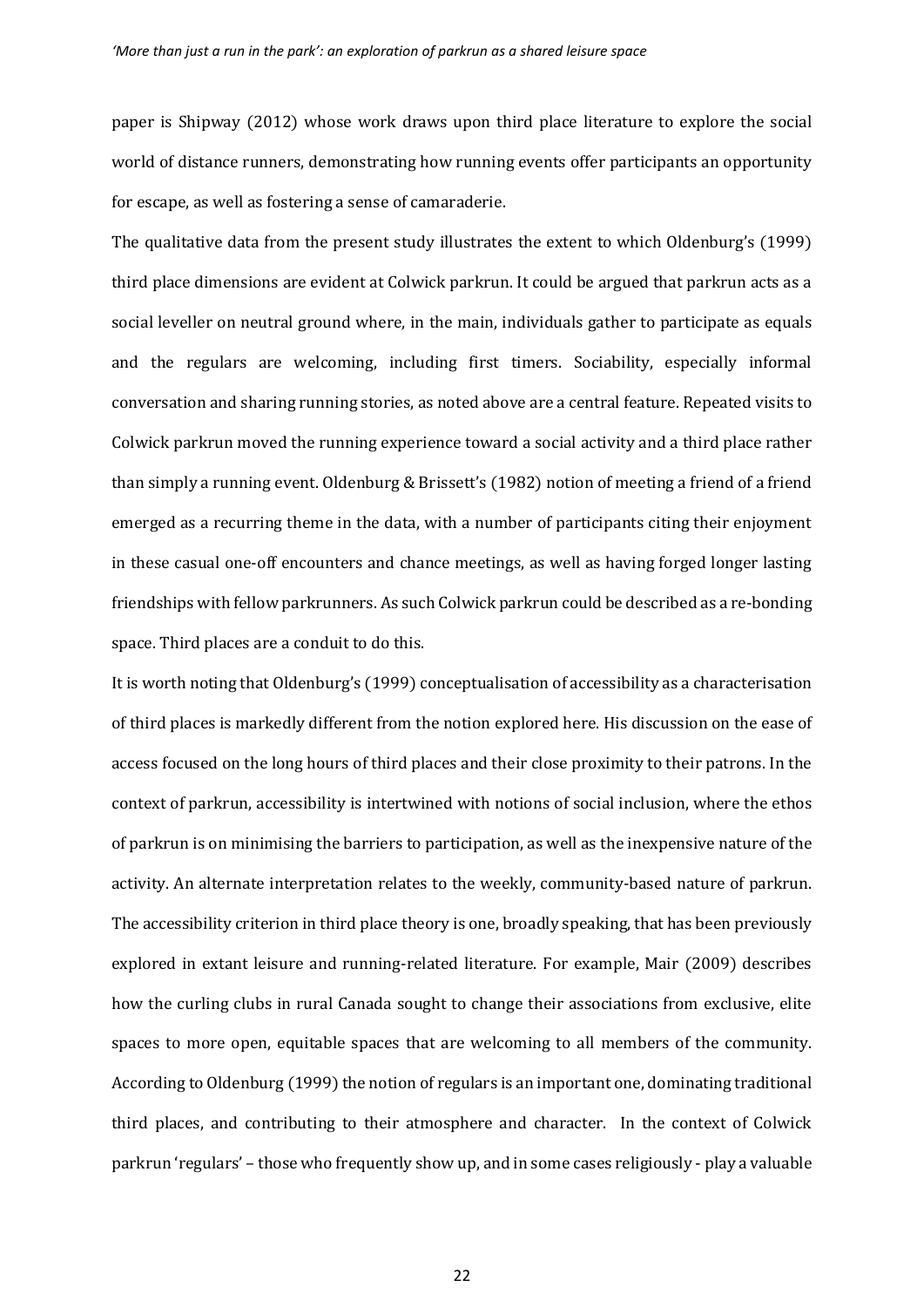role in setting the tone, mood and manner - helping to illustrate how volunteerism, long-term commitment and a sense of ownership underpin the event's character and foundations.

It is, arguably, the low profile dimension of third places where Colwick parkrun diverges most markedly from the extant literature. Third places are characterised as being both visually plain and unimpressive, but also typically low profile in the minds of those who frequent them, such that they are viewed as ordinary and taken for granted. In contrast, the narrative exemplifies an evangelism towards parkrun, with a number of respondents expressing a desire for a greater presence and recognition within the local community, in some cases actively encouraging work colleagues, friends and family members to join parkrun. Similarly, parkrun does not have a low profile while it is in operation, regularly attracting participants en masse to converge at a predetermined point shortly before 9am on a Saturday morning. In addition, parkrun boasts a significant online presence. According to parkrun UK's 2016 Run Report, more than one million people receive parkrun's weekly e-mail newsletter in the UK. On social media, every Saturday morning #parkrun is a trending topic on Twitter, whilst on the parkrun Facebook page in the UK there were 16.5 million impressions, not including more than 500 additional event-specific Facebook pages. In contrast, its physical presence is a distinctly temporal one. The temporality of parkun offers another notable departure from Oldenburg's conceptualisation of the third place, in that the examples cited in the existing literature tend to concern more lasting spaces, which have a permanent physical presence. As such the temporal and fleeting nature of a mass-running event makes parkrun an interesting phenomenon to conceptualise using the third place lens. In many ways, reflecting on the data gathered and the qualitative insights gained, our attention is focused more on the relationships between people in creating a shared leisure space, particularly the idea of atmosphere and conviviality, rather than on the physical space in which the event takes place. Moreover, parkrun appears to impact very little on changing the physical layout of the place, unlike other event spaces such as urban city marathons or festivals.

# **Conclusion**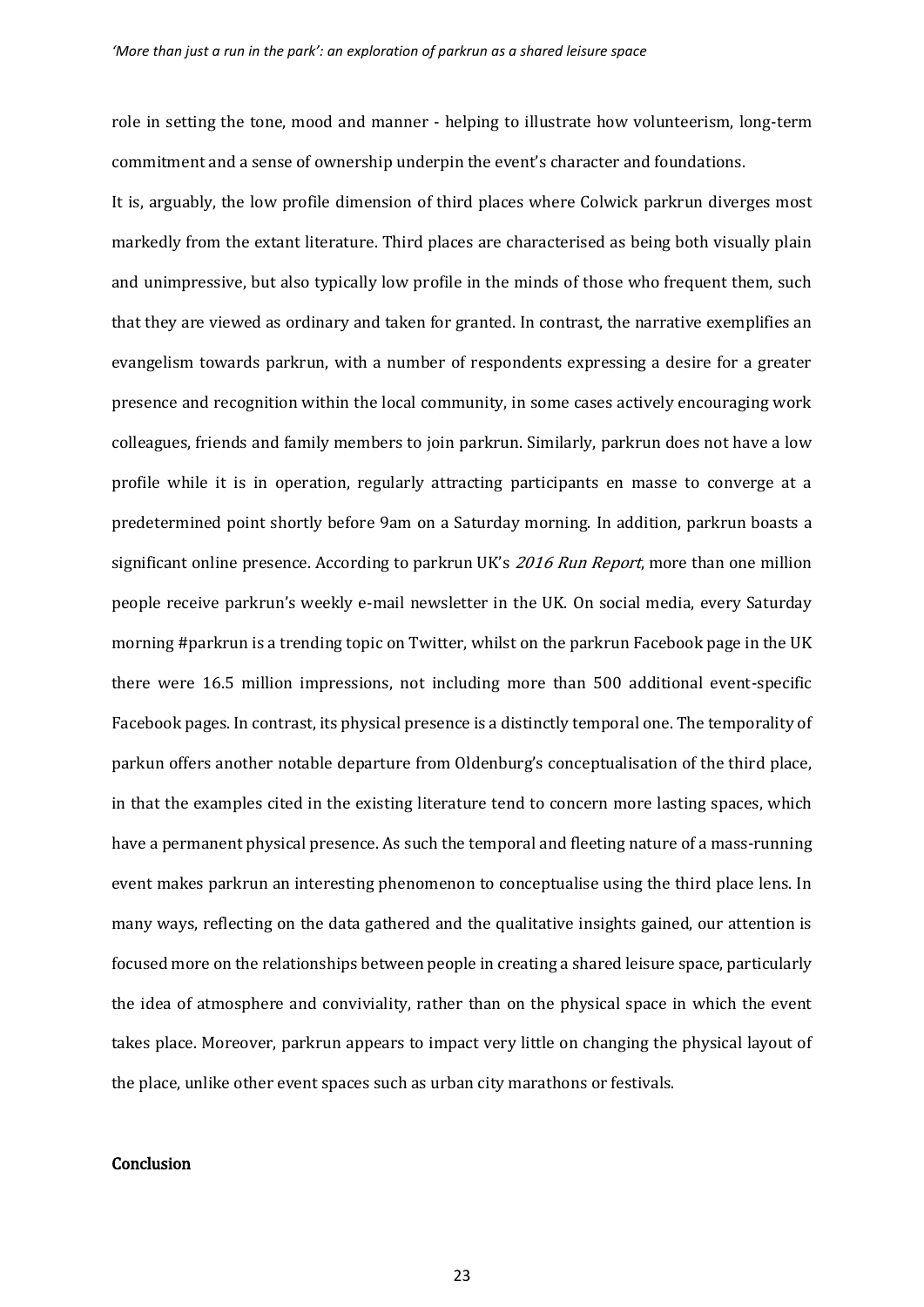Using a mixed method approach, this research studied participants at Colwick parkrun, attempting to make sense of this community-based physical activity event in terms of the meanings people attach to this. Through an analysis of the personal accounts of parkrunners, this approach helps us to understand these experiences, and how a combination of features contributes to not only encouraging initial participation, but facilitating sustained involvement. Accordingly, whilst it is important that we don't lose sight of the instrumental health benefits that accrue from exercise, the findings serve to counter the work of Hitchings and Latham (2016) in drawing our attention to the value participants place on the social features in the parkrun experience. Furthermore, if community-based mass-running events fulfil a number of characteristics of the third place as articulated by Oldenburg (1999) then the potential implications are noteworthy in terms of the wider social benefits that these features may combine to produce. When reflecting upon the implications of this study for public health initiatives as well as formal institutions that are responsible for growing more opportunities for people to experience running (for example, England Athletics) it is important to consider the key design characteristics of parkrun which serve to minimise barriers and help individuals take part in exercise. As Pringle & Pickering (2015) note, parkruns are regular, so can be inbuilt into people's busy routines, local and take place in familiar natural environments. Whilst the data points to health and fitness benefits being important in facilitating initial engagement, social support, cohesion and helping others have also been reported as being influential in facilitating continued involvement (Stevinson, Wiltshire, & Hickson, 2015). As such the findings of the present study hold value to the extent that the wider social context of the third place appears to be an important contributor to making parkrun a meaningful leisure activity, and in turn is an area which merits further investigation. Seeking a richer understanding of the more intangible benefits of parkrun and how to leverage these is important for event organisers, as well as identifying strategies to better engage with those who experience greater health inequalities and a lack of physical activity (for example, those of a lower socioeconomic status, Black and Minority Ethnic groups, and people with disabilities).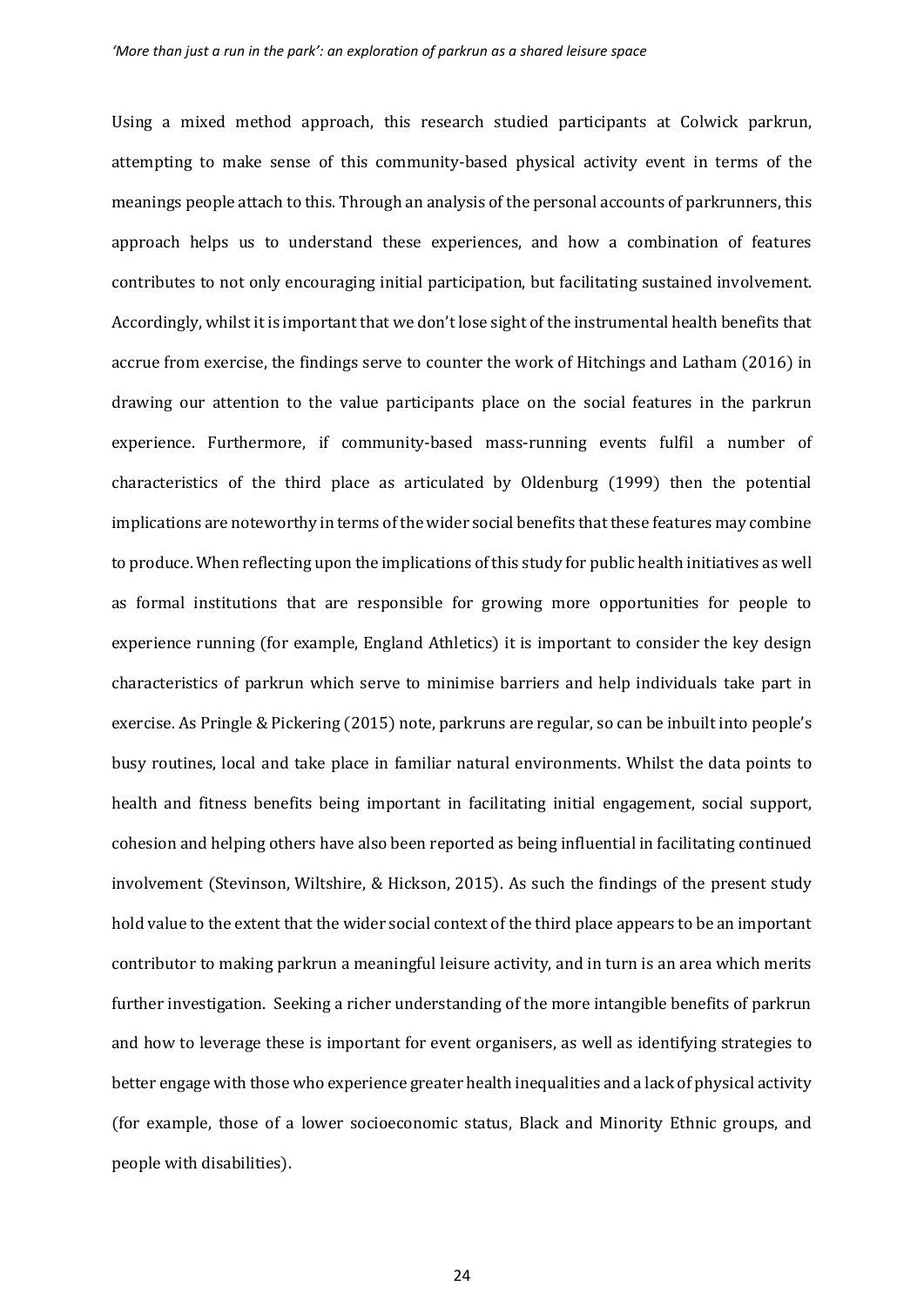That said, there are obvious limitations to this study. Whilst qualitative research, in providing rich insights to the experiences of participants, can be seen as a positive, conversely it is also a principal weakness, risking what Silverman (2006) terms 'anecdotalism'. In turn the decision to focus on a single site provides obvious limitations with regards to its generalisability. A third limitation relates to the lack of negative experiences, with all participants reporting no adverse experiences or negative perceptions of Colwick parkrun. Upon further probing, a couple of individuals offered examples of the growth in the popularity of parkrun, citing tensions that may arise between different groups of park users, as well as the impact of parkrun on them and Colwick County Park. This suggests that the individuals volunteering to be interviewed (all of whom were regulars) did not include those for whom parkrun may have held negative connotations or been demotivating. In addition, as other authors have noted, specific studies aimed at elucidating what criteria third places should be analysed through are paramount to understanding new and/or emerging third places. As Yuen & Johnson (2016) assert, in order to develop a more complex understanding of third places we need to move beyond Oldenburg's idealised notion of public places.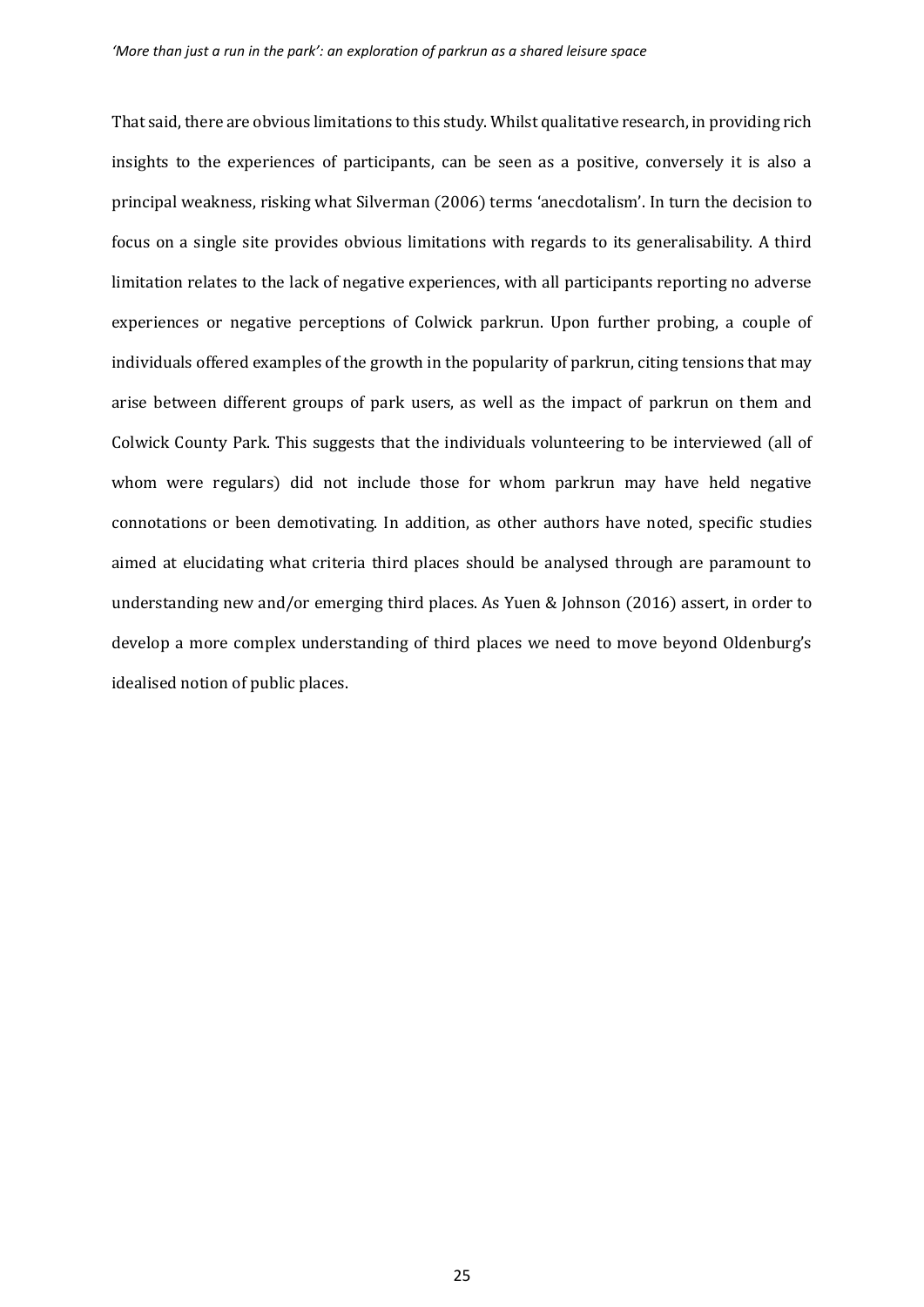# References

Abbas, A. (2004). The embodiment of class, gender and age through leisure: a realist analysis of long distance running. Leisure Studies, 23(2), 159-175.

Allen-Collinson, J. (2003). Running into injury time: distance running and temporality. *Sociology* of Sport Journal, 20, 351-370.

Allen-Collinson, J. (2008). Running the routes together: Co-running and knowledge in action. Journal of Contemporary Ethnography, 37(1), 38-61.

Allen-Collinson, J., and Hockey, J. (2007). 'Working out' identity: distance runners and the management of disrupted identity. *Leisure Studies*, 26(4), 381-398.

Amin, A., & Thrift, N. (2002). *Cities: Reimagining the Urban*. Cambridge: Polity.

Bale, J. (2004). Running Cultures: Racing in time and Space. London: Routledge.

Barnfield, A. (2016). Grasping physical exercise through recreational running and nonrepresentational theory: a case study from Sofia, Bulgaria. Sociology of Health and Illness, 1-16.

Bell, N., & Stephenson, A.L. (2014). Variation in motivations by running ability: using the theory of reasoned action to predict attitudes about running 5K races. Journal of Policy Research in Tourism, Leisure and Events, 6(3), 231-247.

Bourne, D. (2014). *Parkrun: much more than just a run in the park*. Sheffield: Chequered Flag Publishing.

Braun, V., Clarke, V., & Weate, P. (2016). Using thematic analysis in sport and exercise research. In Smith, B., & Sparkes, A.C. (ed.). (2016). *Routledge Handbook of Qualitative Research in Sport* and Exercise (pp.191-205). London: Routledge.

Breedveld, K., Scheerder, J., & Borgers, J. (2015). Running across Europe: the way forward. In Scheerder, J., & Breedveld, K. (ed.). (2015). Running Across Europe: The Rise and Size of one of the Largest Sport Markets (pp. 241-264). Basingstoke: Palgrave Macmillan.

Brilliant, J. (2013). Parkrun, the running revolution coming soon to a park near you. The Guardian, 11th March.

Chase, L. (2008). Running big: Clydesdale runners and technologies of the body. Sociology of Sport Journal, 25, 130-147.

Cook, S., Shaw., & Simpson, P. (2015). Jography: exploring meanings, experiences and spatialities of recreational road-running. Mobilities, 1-26.

Department of Health. (2011). Start Active, Stay Active: report on physical activity in the UK. London: Department of Health.

England Athletics. (2013). A Nation That Runs: A Recreational Running and Athletics Plan for England 2013-2017. Birmingham.

England Athletics. (2017). Athletics and Running: for everyone, forever. Strategic Plan: 2017 and beyond. Available at: [www.englandathletics.org/strategicplan](http://www.englandathletics.org/strategicplan) Accessed 25/05/17.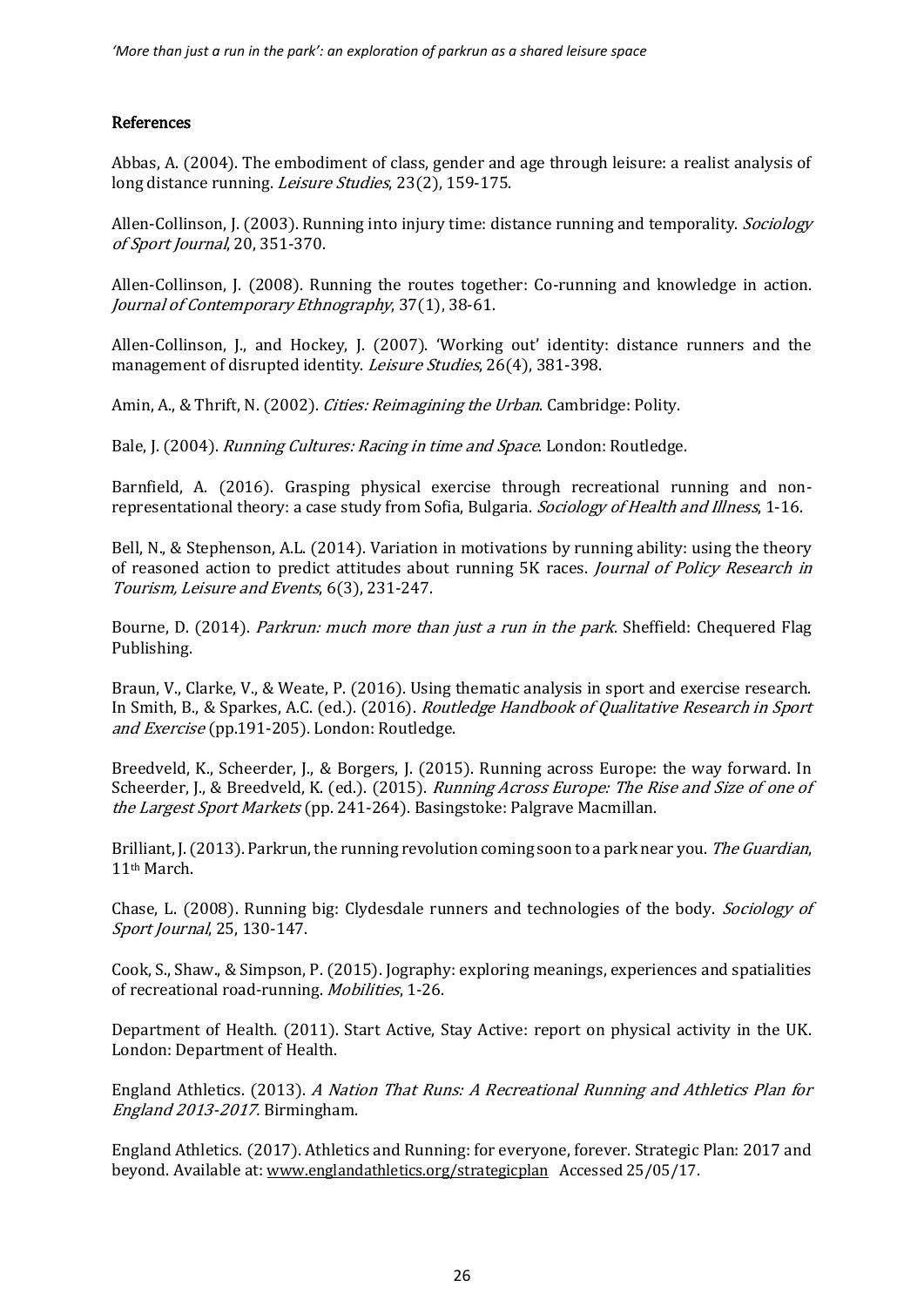Foster, A. (2004). Moving on: a review of the need for change in athletics in the UK, May 2004. Available at[: http://www.british-athletics.co.uk/foster/foster\\_report.pdf](http://www.british-athletics.co.uk/foster/foster_report.pdf) Accessed 10/12/15.

Fullagar, S. (2016). Parkrun is an important movement – and should remain free for participants. Available at: [https://theconversation.com/parkrun-is-an-important-movement](https://theconversation.com/parkrun-is-an-important-movement-and-should-remain-free-for-participants-58097%20Accessed%2029/09/16)[and-should-remain-free-for-participants-58097 Accessed 29/09/16.](https://theconversation.com/parkrun-is-an-important-movement-and-should-remain-free-for-participants-58097%20Accessed%2029/09/16)

Gimlin, D. (2010). Uncivil Attention and the Public Runner. *Sociology of Sport Journal*, 27, 269-284.

Green, C. & Jones, I. (2005). Serious leisure, social identity and sport tourism. *Sport in Society*, 8(2), 198-217.

Hawkins, C.J., & Ryan, L-A, J. (2013). Festival spaces as third places. *Journal of Place Management* and Development, 6(3), 192-202.

Hitchings, R., & Latham, A. (2017). Exercise and environment: new qualitative work to link popular practice and public health. Health & Place (article in press).

Hitchings, R., & Latham, A. (2016). How 'social' is recreational running? Findings from a qualitative study in London and implications for public health promotion. *Health & Place* (article in press).

Jacke, C. (2009). Locating Intermediality: socialization by communication and consumption in the popular-cultural third places of the music club and football stadium. Culture Unbound, 1, 331- 348.

King, S.J. (2003). Doing good by running well: breast cancer, the race for the cure, and new technologies of ethical citizenship. In Bratich, J.Z., Packer, J., & McCarthy, C. (ed.). (2003). Foucault, Cultural Studies, and Governmentality (pp. 295-316). New York: State University of New York Press.

Knight, J.A. (2012). Physical inactivity: associated diseases and disorders. Annals of Clinical and Laboratory Science, 42(3), 320-337.

Mair, H. (2009). Club Life: third place and shared leisure in rural Canada. *Leisure Sciences*, 31(5), 405-465.

McAnena, F. (2017). Parkrun. Lessons from the ultimate start-up. *Market Leader*, 3, 38-41.

Murphy, N.M., & Bauman, A. (2007). Mass Sporting and Physical Activity Events – are they 'bread and circuses' or public health interventions to increase population levels of physical activity? Journal of Physical Activity and Health, 4, 193-202.

Nash, J.E. (1979). Weekend Racing as an Eventful Experience: understanding the accomplishment of well-being. Urban Life, 8(2), 199-217.

Nettleton, S., & Hardey, M. (2006). Running away with health: the urban marathon and the construction of 'charitable bodies'. Health: an interdisciplinary journal for the social study of health, illness and medicine, 10(4), 441-460.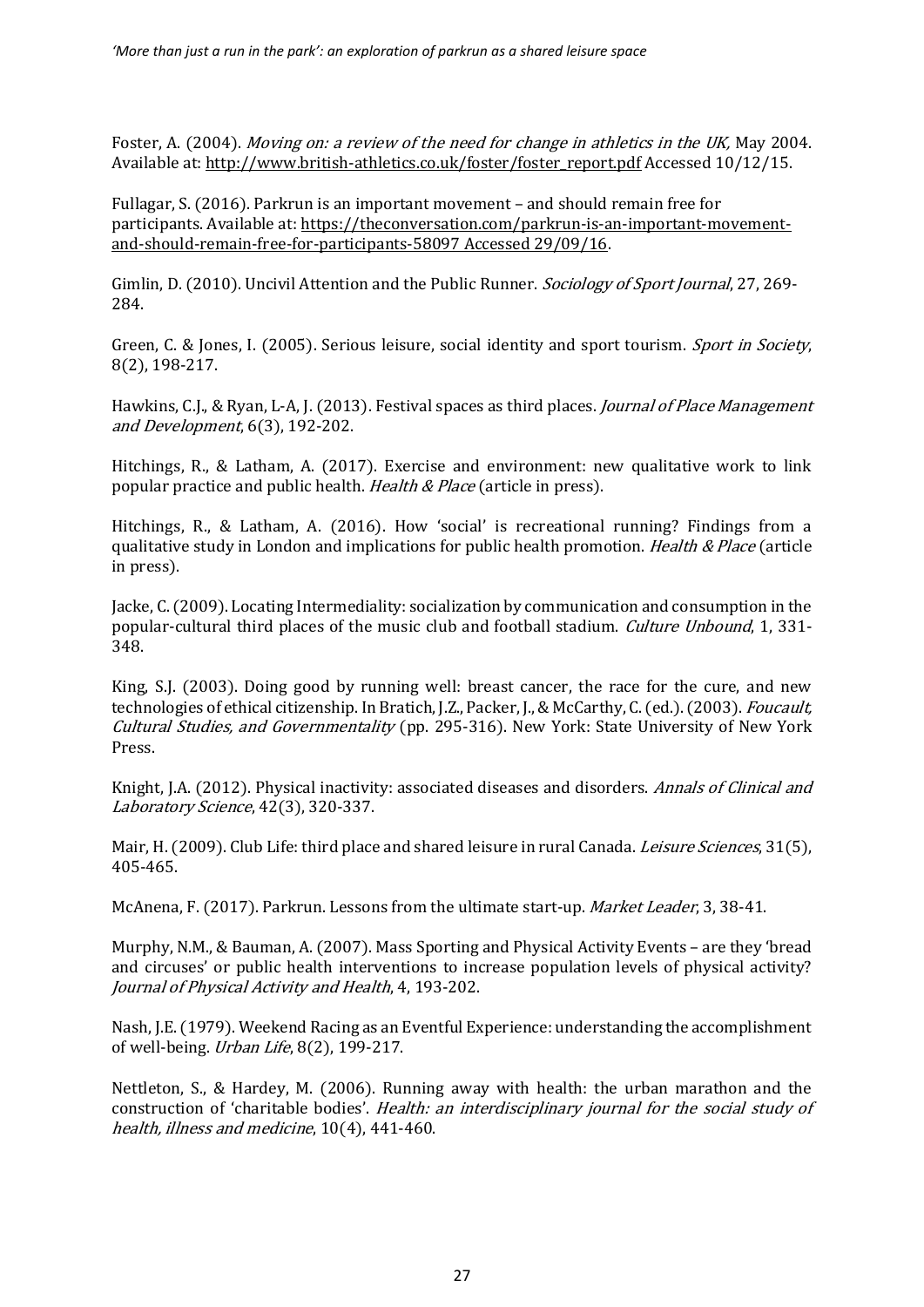Ogles, B.M., & Masters, K.S. (2003). A typology of marathon runners based on cluster analysis of motivations. Journal of Sport Behaviour, 26(1), 69-85.

Oldenburg, R. (1999). The Great Good Place – Cafes, Coffee Shops, Bookstores, Bars, Hair Salons and Other Hangouts at the Heart of a Community. New York: Paragon House.

Oldenburg, R. (2001). Celebrating the Third Place: inspiring stories about the great good places at the heart of our communities. New York: Marlowe and Company.

Oldenburg, R. & Brissett, D. (1982). The third place. *Qualitative Sociology*, 5(4), 265-284.

Parkrun UK. (2017). Parkrun UK: 2016 Run Report. Available at: <http://blog.parkrun.com/uk/2017/04/27/parkrun-uk-2016-run-report/> Accessed: 30/06/2017.

Perrier, M-J., & Bridel, W. (2016). An interdisciplinary conversation about running between two academics who run. In Bridel, W., Markula, P., & Dension, J. (ed.). (2016). Endurance Running: a socio-cultural examination (pp. 196-211). London: Routledge.

Pringle, A., & Pickering, K. (2015). Smarter running: shaping the behavioural change interventions of the future! *Perspectives in Public Health*, 135(3), 116.

Public Health England. (2016). Health Matters: getting every adult active every day. Available at: [https://www.gov.uk/government/publications/health-matters-getting-every-adult-active](https://www.gov.uk/government/publications/health-matters-getting-every-adult-active-every-day/health-matters-getting-every-adult-active-every-day%20Accessed%2026/05/17)[every-day/health-matters-getting-every-adult-active-every-day Accessed 26/05/17.](https://www.gov.uk/government/publications/health-matters-getting-every-adult-active-every-day/health-matters-getting-every-adult-active-every-day%20Accessed%2026/05/17)

Putnam, R. (2000). Bowling Alone: the collapse and revival of American community, New York: Simon and Schuster.

Qvistrom, M. (2016). Competing geographies of recreational running: The case of the 'jogging wave' in Sweden in the late 1970s. *Health & Place* (article in press).

Robinson, R., Patterson, I., & Axelson, M. (2014). The 'loneliness of the long-distance runner' no more. Journal of Leisure Research, 46(4), 375-394.

Scheerder, J., & Van Bottenburg, M. (2010). Sport Light. De opkomst van lichte organisaties in de sport [The emergence of light organisations in sport]. In Pattyn, B., & Raymaekers, B. (ed). (2010). In gesprek met morgan. Lessen voor de eenentwintigste eeuw (pp. 89-120). Leuven: University Press.

Silverman, D. (2006). *Interpreting qualitative data*, London: Sage.

Slater, A., & Koo, H.J. (2010). A new type of 'third place'? *Journal of Place Management and* Development, 3(2), 99-112.

Shipway, R. (2012). Distance running events and the 'third place'. In Fyall, A. & Shipway, R. (ed.). (2012). International Sport Events: impacts, experience and identities (pp. 208-220). London: Routledge.

Shipway, R., & Holloway, I. (2010). Running free: embracing a healthy lifestyle through distance running. Perspectives in Public Health, 130(6), 270-276.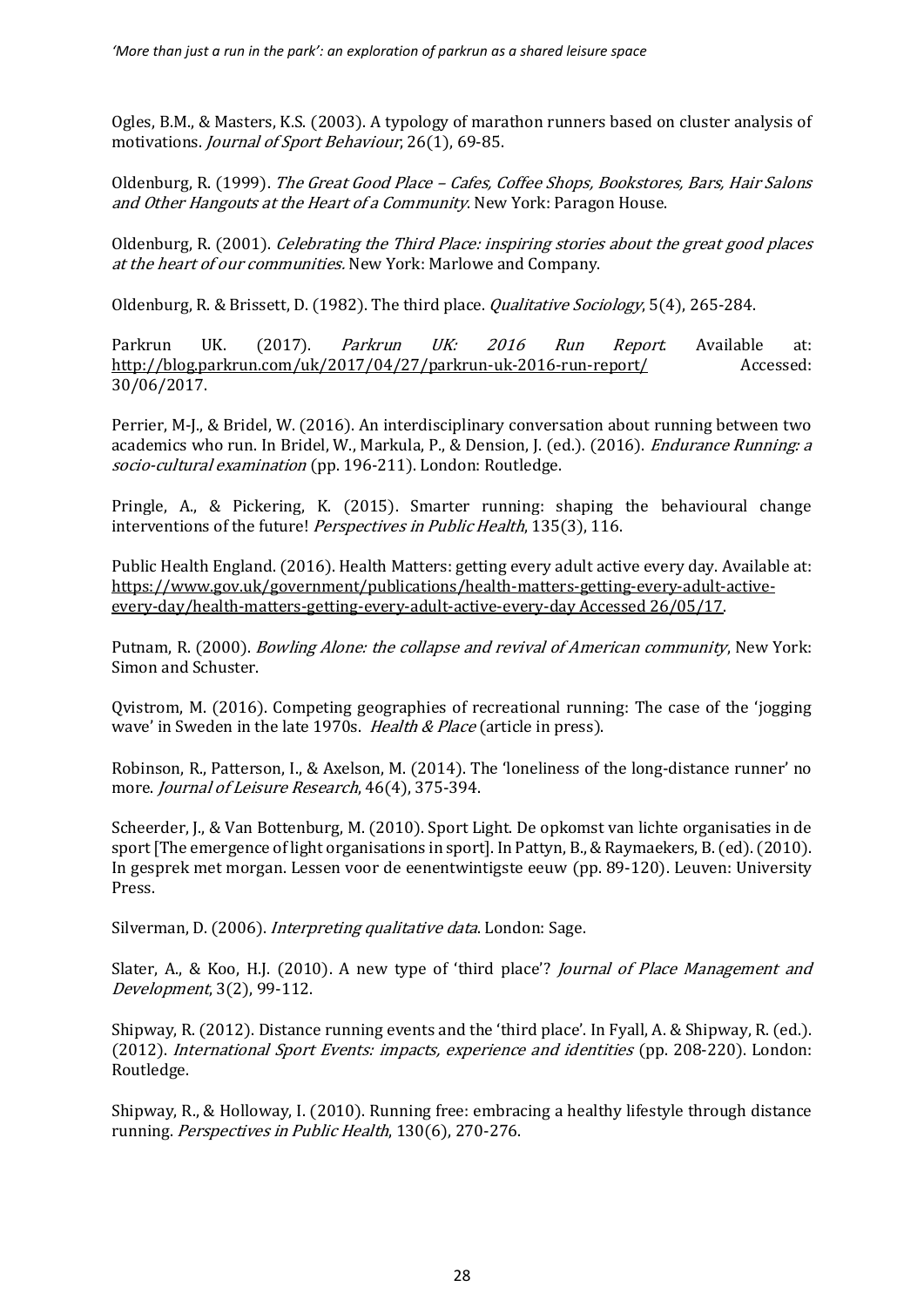Shipway, R., & Holloway, I. (2013). Health and the running body: notes from an ethnography. International Review for the Sociology of Sport, 51(1), 78-96.

Shipway, R., Holloway, I., & Jones, I. (2013). Organisations, practices, actors and events: exploring inside the distance running social world. *International Review for the Sociology of Sport*, 48(3), 259-276.

Shipway, R., & Jones, I. (2008). The Great Suburban Everest: an 'insiders' perspective on experiences at the 2007 Flora London Marathon. *Journal of Sport and Tourism*, 13(1), 61-77. Smith, B., & Sparkes, A.C. (ed.). (2016). Routledge Handbook of Qualitative Research in Sport and Exercise. London: Routledge.

Shipway, R., & Jones, I. (2007). Running away from home: understanding visitor experiences in sport tourism. International Journal of Tourism Research, 9(5), 373-383.

Smith, G. (1997). Incivil Attention and Everyday Intolerance: Vicissitudes of Exercising in Public Places. Perspectives on Social Problems, 9, 59-79.

Smith, G. (2001). Techniques of Neutralization, Techniques of Body Management and the Public Harassment of Runners. In Cunningham-Burley, S., & Backett-Milburn, K. (ed.). (2001). Exploring the Body (pp.163-182). Basingstoke: Palgrave.

Smith, S.L. (1998). Athletes, Runners, and Joggers: Participant-Group Dynamics in a Sport of 'Individuals'. Sociology of Sport Journal, 15, 174-192.

Sparkes, A.C., & Smith, B. (2014). Qualitative Research Methods in Sport, Exercise and Health: from process to product. London: Routledge.

Spiers, A., Harris, S., Charlton, A., & Smale, P. (2015). The governance and history of running, the decision to run and trends in running participation. In Scheerder, J., & Breedveld, K. (ed.). (2015). Running Across Europe: The Rise and Size of one of the Largest Sport Markets (pp. 81-104). Basingstoke: Palgrave Macmillan.

Sport England. (2010). Understanding variations in sports participation. Case study in driving participation: England Athletics and running. Available at: <https://www.sportengland.org/media/3192/athletics-case-study-1.pdf> Accessed: 23/09/16

Sport England. (2016). Stats show upsurge in people doing sport. Available at: <http://funding.sportengland.org/news-and-features/news/2016/june/09/active-people-10/> Accessed 26/05/2017.

Stake, R. (2005). Qualitative case studies. In Denzin, N., & Lincoln, Y. (Eds.). *Handbook of* Qualitative Research (3rd edition., pp. 443-466). London: Sage.

Stevinson, C. & Hickson, M. (2013). Exploring the public health potential of a mass community participation event. Journal of Public Health, 36(2), 268-274.

Stevinson, C., Wiltshire, G., & Hickson, M. (2015). Facilitating participation in health-enhancing physical activity: a qualitative study of parkrun. International Journal of Behavioural Medicine, 22, 170-177.

Suny, M.J.M. (1993). Searching for sociability in the stands: a theory of sports spectating. Journal of Sport Management, 7, 368-82.